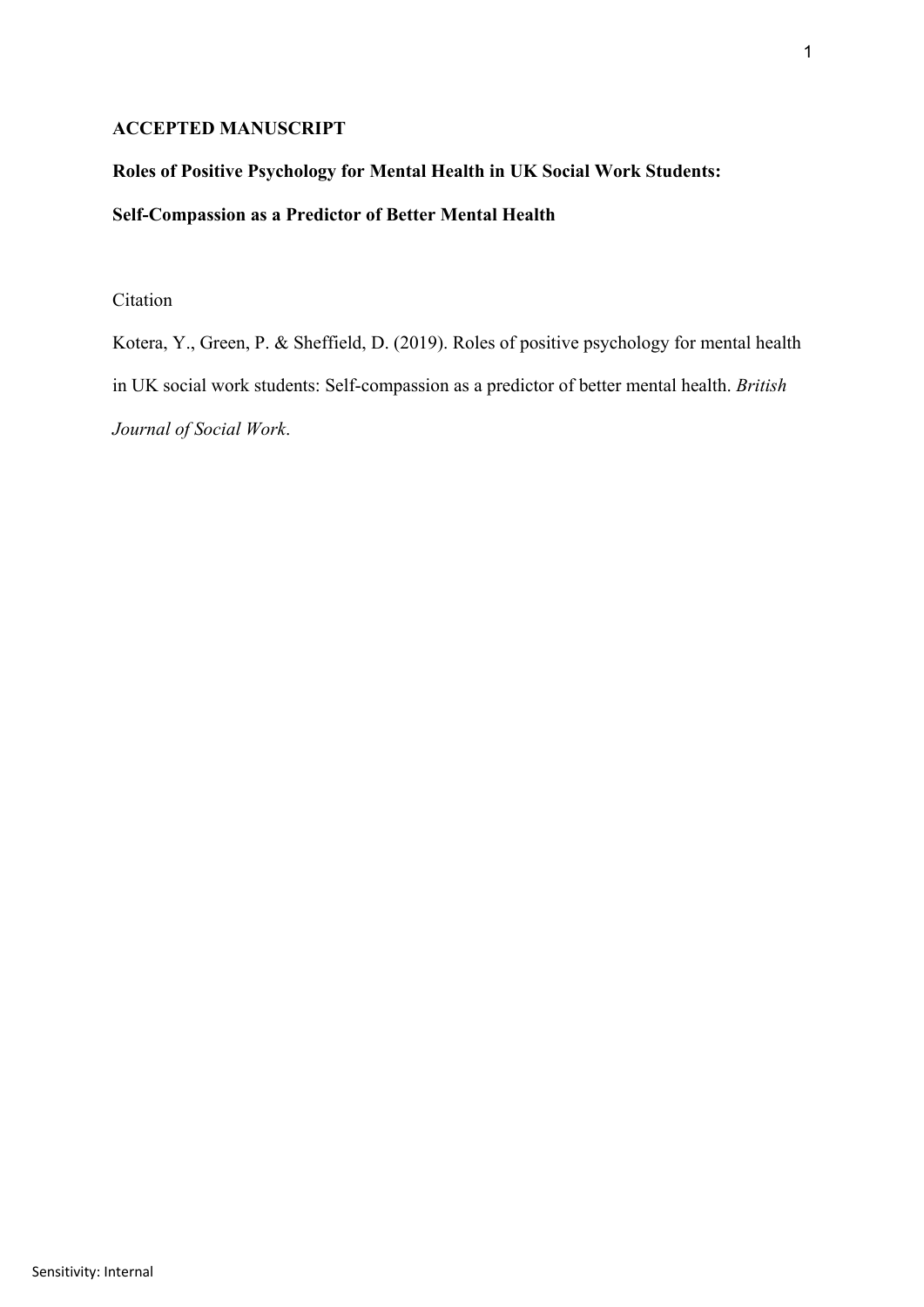## **Abstract**

Despite high shame about mental health symptoms among UK social work students, positive psychological approaches to their mental health have not been investigated in depth. Emotional resilience has been a core skill in social work practice, however its relationship with mental health is still unclear. Therefore, the primary purposes of this cross-sectional study were to (i) examine the relationships between mental health and positive psychological constructs, namely resilience, self-compassion, motivation, and engagement, and (ii) determine predictors of mental health in UK social work students. An opportunity sampling of 116 UK social work students (102 females, 14 males; 96 undergraduates, 20 postgraduates) completed five measures about these constructs. Correlation and regression analyses were conducted. Mental health was associated with resilience, self-compassion, and engagement. Self-compassion was a negative predictor, and intrinsic motivation was a positive predictor of mental health symptoms. Resilience did not predict mental health symptoms. The findings highlight the importance of self-compassion to the challenging mental health of UK social work students; they caution against the overuse and misunderstanding of resilience in the social work field.

*Keywords: social work education, mental health, resilience, self-compassion, positive psychology*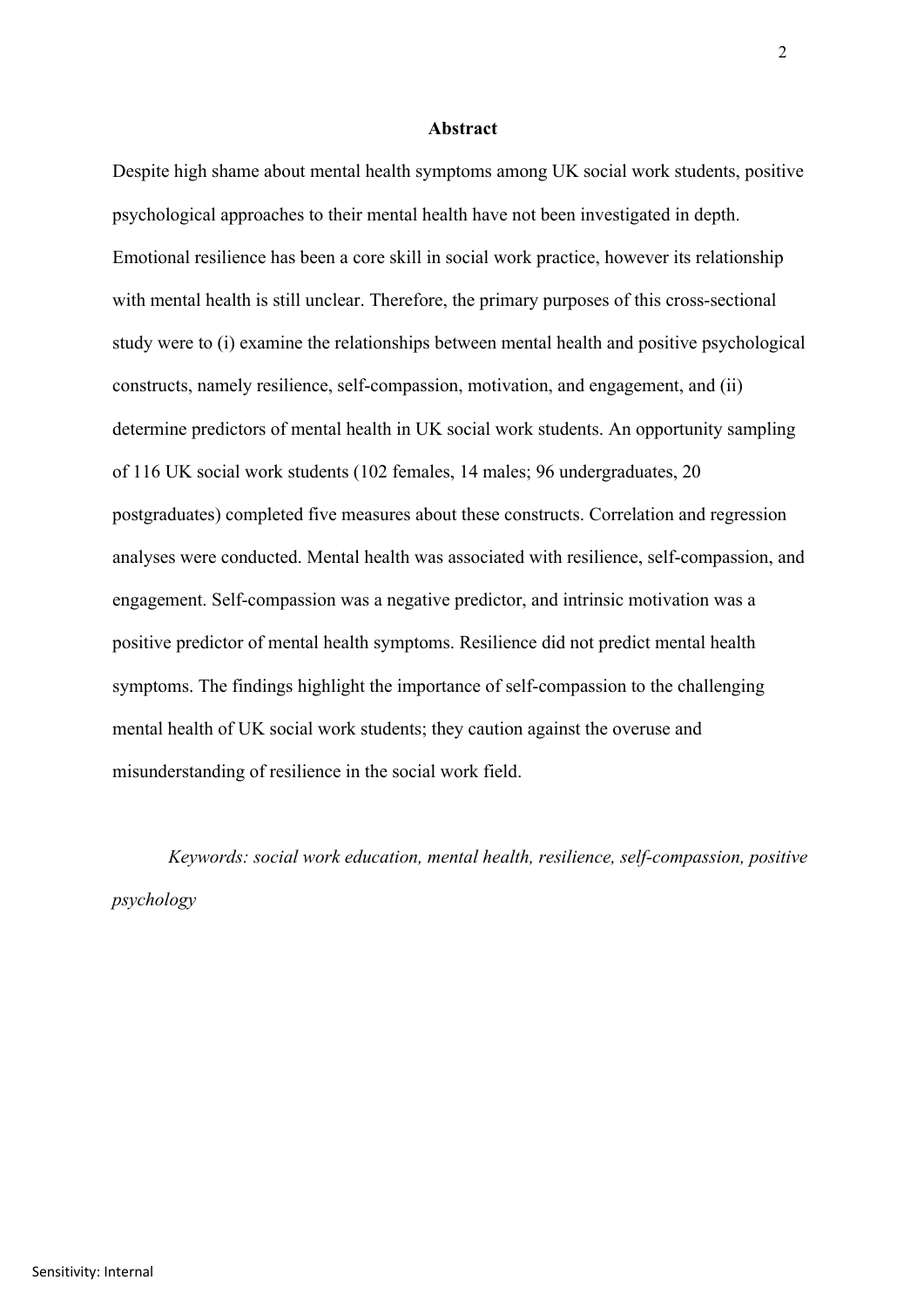## **Introduction**

### *Mental Health of Social Work Students*

While social work is a popular degree subject receiving more than 12,000 applications annually (Holmström, 2010), social work students suffer from high rates of mental health problems. Approximately, 25% of UK university students suffer from some level of mental health problems (Aronin and Smith, 2016). More social work students have high levels of depressive symptoms (34%), indicating high risk of clinical depression, 40% reported having suicidal thoughts in their lives and 4% reported recent suicidal thoughts (Horton *et al.,* 2009). Unsurprisingly, poor mental health is related to limited academic achievement and higher dropout (Poh-Keong *et al.,* 2015). Poor mental health is problematic as social work graduates enter an emotionally challenging profession with the highest rate of work-related stress in the UK (Health and Safety Executive, 2017). The majority of students progress towards employment in the social work field (International Federation of Social Workers, 2014). In the UK, 70% of graduates were employed as a social worker within six months of graduation, creating nearly 2,900 qualified social workers in employment in 2015, and the number has been increasing (Skills for Care, 2016). However, 80% of social workers feel emotional distress and 40% are verbally abused at work (Community Care & UNISON, 2016). Considering that much of the political attention recently has been placed on Brexit, duties of social workers are likely to be heavier ensuring that the nation's mental health initiatives are not overlooked (Golightley and Holloway, 2019). Social workers negotiate a wide range of conflicting roles and duties in their daily practice, which can be mentally challenging – suggesting a need to review their education (Cartney, 2018).

Mentally distressed workers struggle to utilise their creativity (Dunnagan *et al.,* 2001), and tend to limit their work activities (Gilmour and Patten, 2007). For example, depression compromises productivity, and can lead to disability, absenteeism, and premature early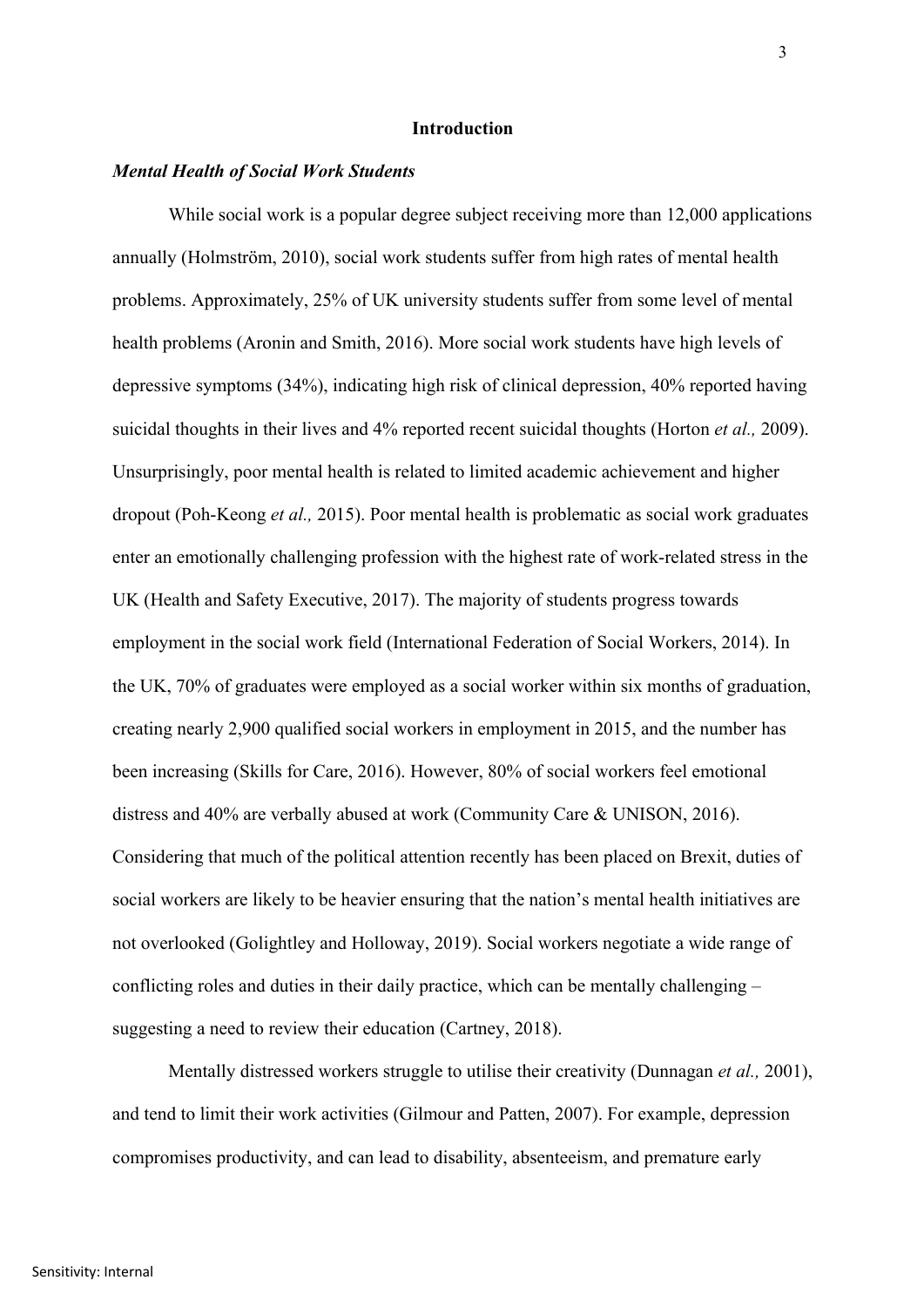retirement (Blackmore *et al.,* 2007). Under-performance in social work can cause detrimental consequences in both practitioners and service users, as risk management is essential in social work (Hardy, 2017). These findings highlight the seriousness of poor mental health in social work students and practitioners. However, health of social workers and students in the UK has been under-recognised (McCusker and Jackson, 2016). Canadian social work students, who undertook text-based online counselling, reported that experiences of improving their mental health gave them confidence that they would be better able to cope with future mental distress (Fang *et al.,* 2017): improvement of mental health can have positive long-lasting effects for social work students, suggesting great value of exploring their mental health. Due to the advancement of technologies (e.g., the fourth industry revolution) and the commercialisation of education (e.g., mega-universities), agile anticipative education curricula are being sought after (Neden *et al*., 2019): the mental health and self-care of social work students should be a focus of today's social work education.

## *Resilience in Social Work Practice*

While the definition of emotional resilience (hereafter 'resilience') has been diverse (e.g., Pooley and Cohen, 2010; Ungar, 2008), resilience in social work can be defined as the ability to practice professionally utilising empathy, optimism, stability, honesty, and selfawareness (Green, 2016). It can be considered as an umbrella term encompassing internal resources and behaviours, helping people cope with adversity, and develop themselves from such experiences (Grant and Kinman, 2014). Originating from Werner's Hawaiian study in 1951, which found that many children in high-risk environments grew up to be caring and competent adults (Werner *et al.,* 1971), resilience has increasingly been a focus in social work (Collins, 2017). Resilience was identified as a core skill (Crampton, 2015), highlighted in the Professional Capabilities Framework (British Association of Social Workers [BASW],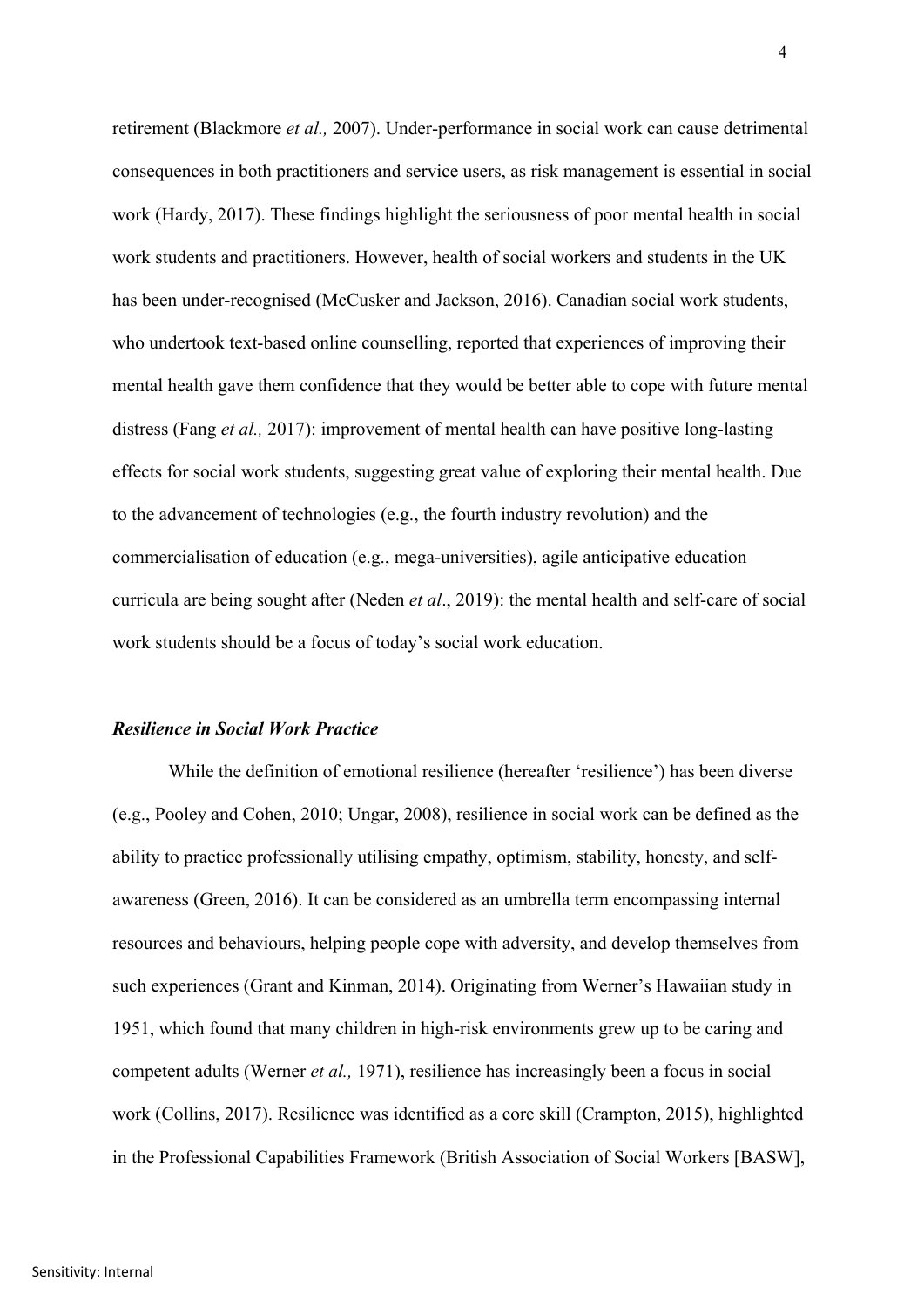2018a), and essential for successful social work practice (Social Work Task Force, 2018). Resilience helps individuals focus on positives including strengths and agency, instead of negatives such as weaknesses and vulnerability, reframing views that adversity can be a growth opportunity (Harrison, 2013). Resilience also helps social workers cope with difficult situations such as bereavement and post-traumatic stress (Bonanno, 2004), as well as levels of daily life stress (Collins, 2007). This does not mean that resilient people are not affected by negative events: they may be affected by those events, but they are not overwhelmed by them chronically (Tugade and Fredrickson, 2004). Resilient people learn new knowledge and skills to cope with present and future incidents (Carver, 1998). A recent review (Robertson *et al.,* 2015) reported that enhanced resilience was related to better mental health, strengthening other psychological outcomes including self-efficacy, mindfulness and compassion. Moreover, Bryan *et al.*'s review (2017) revealed that resilience was developed and maintained with psychological resources such as motivation, self-regulation, optimism and a positive mindset. These resources, relating to coping with stress and reframing adversities to learning and development (Bryan *et al.,* 2017), are especially important to emotionally challenging professions such as social work; therefore, it would be valuable to examine relationships between mental health and resilience. Unsurprisingly, studies have reported important effects of resilience in social work. A UK study of 240 social work students revealed that resilience was negatively related to psychological distress, and that emotional and social skills (key skills in social work) predicted 47% of the variance in resilience (Kinman and Grant, 2011). An American study of 314 social work students reported that resilience was negatively related to academic stress, and positively related to social support (Wilks, 2008). Further, resilience and coping skills were significantly related with each other among 73 female social work students in India (Stanley and Bhuvaneswari, 2016). These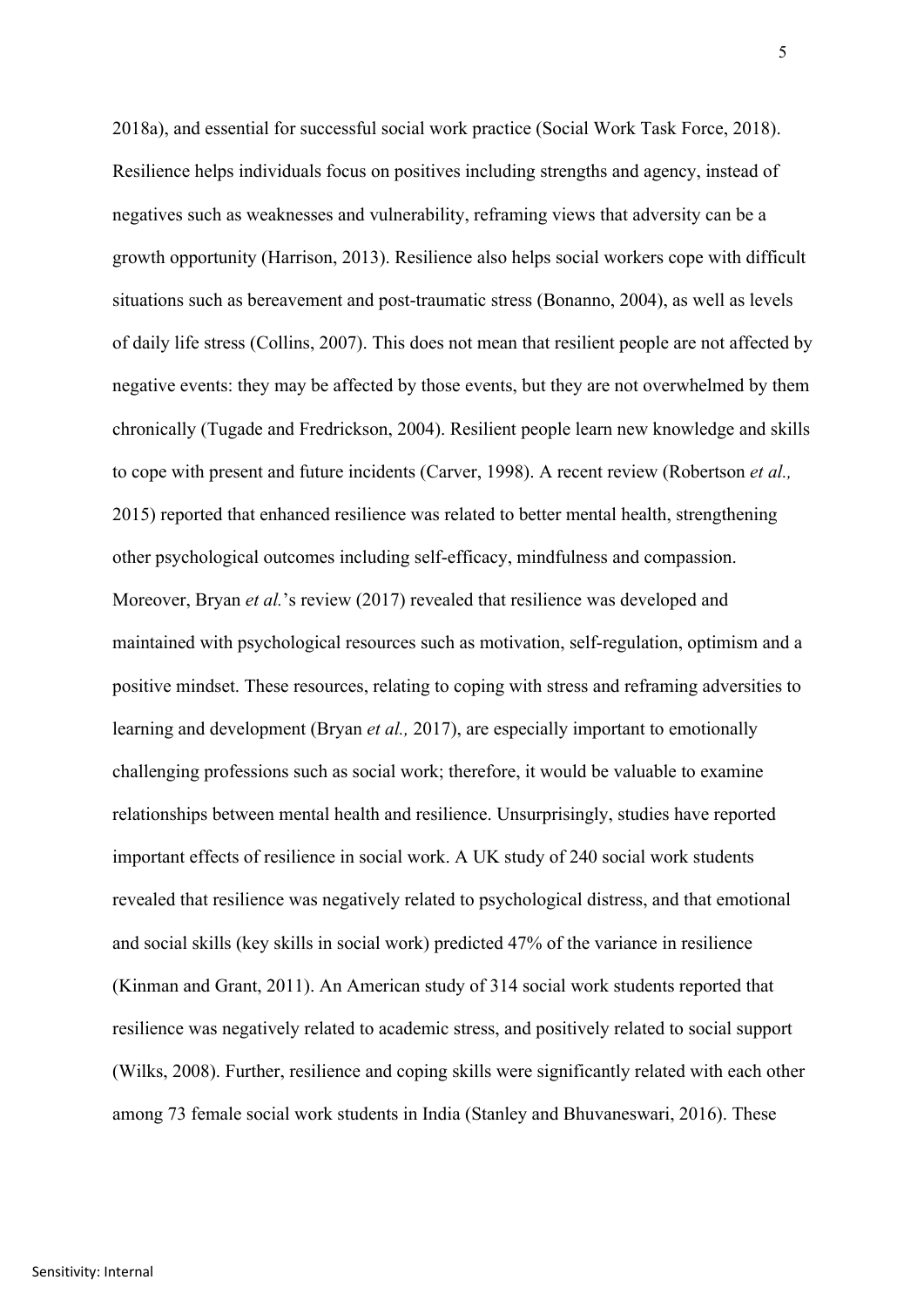findings suggest that resilience is crucial in social work: however, its relationship with positive psychological constructs has not been explored in-depth.

#### *Self-compassion, Motivation, and Engagement*

UK social work students are often hesitant to ask for help for mental health problems, because of shame and negative attitudes towards them (Author's own, 2018b). Instead of approaching mental health problems directly, strengthening positive psychological constructs may be an effective helping approach. Positive psychology emphasises happiness, wellbeing, and positivity (Seligman and Csikszentmihalyi, 2000). Although moderately interrelated to mental health (Weich *et al.,* 2011), some positive psychology constructs have been the focus of researchers and practitioners. In particular, self-compassion, an understanding and kindness to the self during difficult times (Gilbert, 2010), has been found to contribute to mental health by augmenting resilience (Trompetter *et al.,* 2017). Selfcompassion is related to good mental health, and higher levels of self-compassion may reduce mental health problems (Muris *et al.,* 2016). Self-compassion is positively related to resilience, and negatively related to mental health problems (Hayter and Dorstyn, 2014).

Intrinsic motivation, a key component of self-determination theory (SDT), is also a determinant of mental health (Baard *et al.,* 2004; Bailey and Phillips, 2016; Locke and Latham, 2004). SDT is an established motivation theory presuming that human beings have a natural proclivity to concentrate their psychological energy into a sense of self and larger social structures (Deci and Ryan, 1985). SDT discerns intrinsic from extrinsic forms of motivation: intrinsic motivation relates to activities undertaken as they are inherently interesting and satisfying, while extrinsic motivation relates to activities undertaken for instrumental reasons such as money or status. Intrinsic motivation is associated with better goal achievement (Sheldon and Elliot, 1998), performance (Baard *et al.,* 2004), well-being

6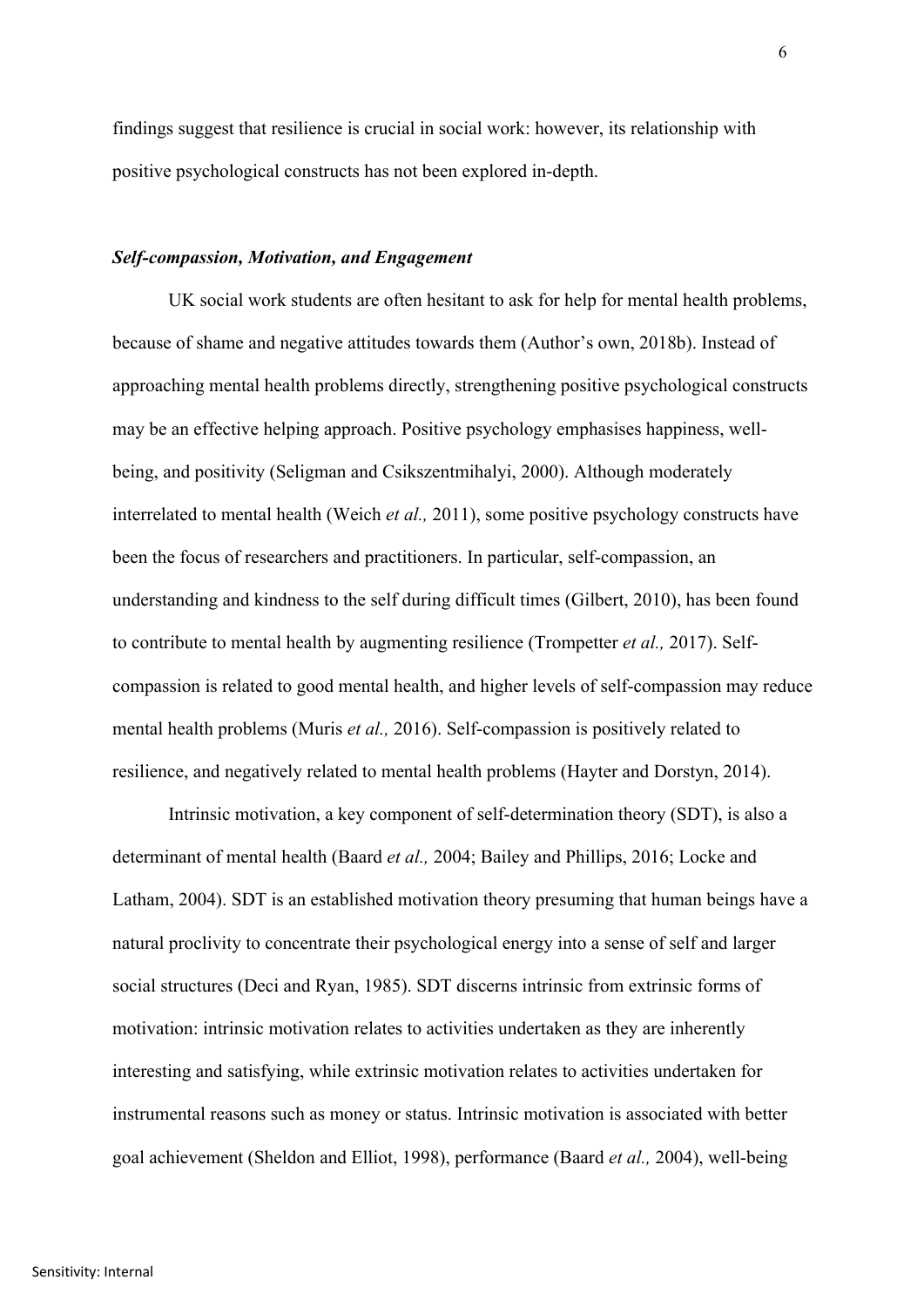(Bailey and Phillips, 2016), job and life satisfaction (Locke and Latham, 2004), and prosocial behaviour (Gagne, 2003). Conversely, extrinsic motivation is related to negative outcomes (Vallerand and Ratelle, 2002) such as emotional exhaustion (Houkes *et al.,* 2003), depression (Blais *et al.,* 1993), and reduced performance (Vallerand, 1997). Although caring profession students' intrinsic motivation was related to academic performance (Khalaila, 2015) and meaningfulness (Utvær, 2014), no study to date has explored the relationship between these types of motivation, mental health, and resilience in UK social work students.

Finally, academic engagement is also related to mental health in students (Rogers *et al.,* 2017). Academic engagement can be defined as learners' efforts towards academic goals, including their determination in acquiring knowledge and mastering tasks (Newman *et al.,* 1992). Academic engagement is related to numerous positive outcomes, including achievement (Casuso-Holgado *et al.,* 2013), autonomous learning (Armbruster *et al.,* 2009), and mental health (Rogers *et al.,* 2017). For example, an Australian study of 410 students reported that resilience was related to their academic engagement and mental health: more resilient students were more engaged in their academic activities, and had less mental health problems (Turner *et al.,* 2017). Despite the strong relationships between resilience, selfcompassion, motivation, engagement, and mental health, to date these relationships have not been determined in social work students.

### *Aim and Hypotheses*

Based on these findings, therefore, this study aimed to explore the relationships between mental health, resilience, self-compassion, motivation, and engagement in UK social work students. We hypothesised that:

H1: Resilience, self-compassion, motivation, and engagement would be related to mental health symptoms; and

7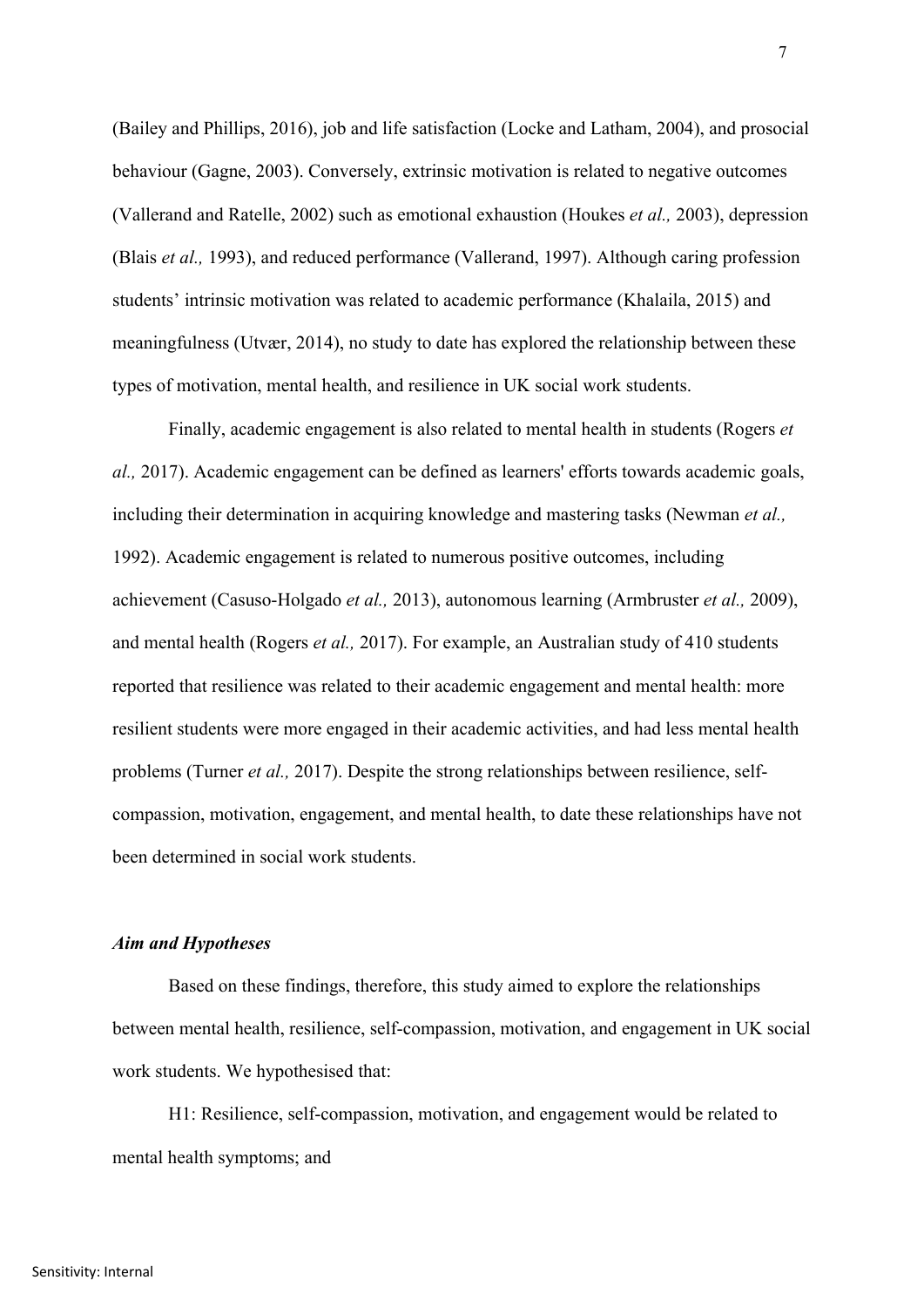H2: Those same variables would serve as negative independent predictors of mental health symptoms.

### **Methods**

## *Participants*

Participants, aged 18 years or older, were social work students at a UK university in the Midlands of England. Of 120 full-time undergraduate and postgraduate students who were asked to participate in the study, 116 (102 females, 14 males; 96 undergraduates, 20 postgraduates;  $M_{\text{age}}$ =30.88,  $SD_{\text{age}}$ =9.39,  $RNG_{\text{age}}$ =18-58 years) completed the five measures: resilience, self-compassion, motivation, engagement, and mental health. One hundred and two students were from the UK, three were from other European countries, nine were African, and two did not answer.

#### *Instruments*

Depression Anxiety and Stress Scale (DASS21) is a short form of the DASS42 (Lovibond and Lovibond, 1995) measuring mental health. This 21-item self-report scale comprises three subscales to measure levels of depression (e.g. 'I couldn't seem to experience any positive feeling at all'), anxiety (e.g. 'I was aware of dryness of my mouth) and stress (e.g. 'I found it hard to wind down'). Students score how much each statement applied to them over the past week, on a four-point Likert scale  $(0=$  Did not apply to me at all' to 3='Applied to me very much, or most of the time'). In this study, the total score was used to capture the levels of students' mental health as the subscales were strongly related to each other ( $r=0.62$ -.78). The total score of DASS21 has high internal consistency ( $\alpha$ =.93) (Henry and Crawford, 2005).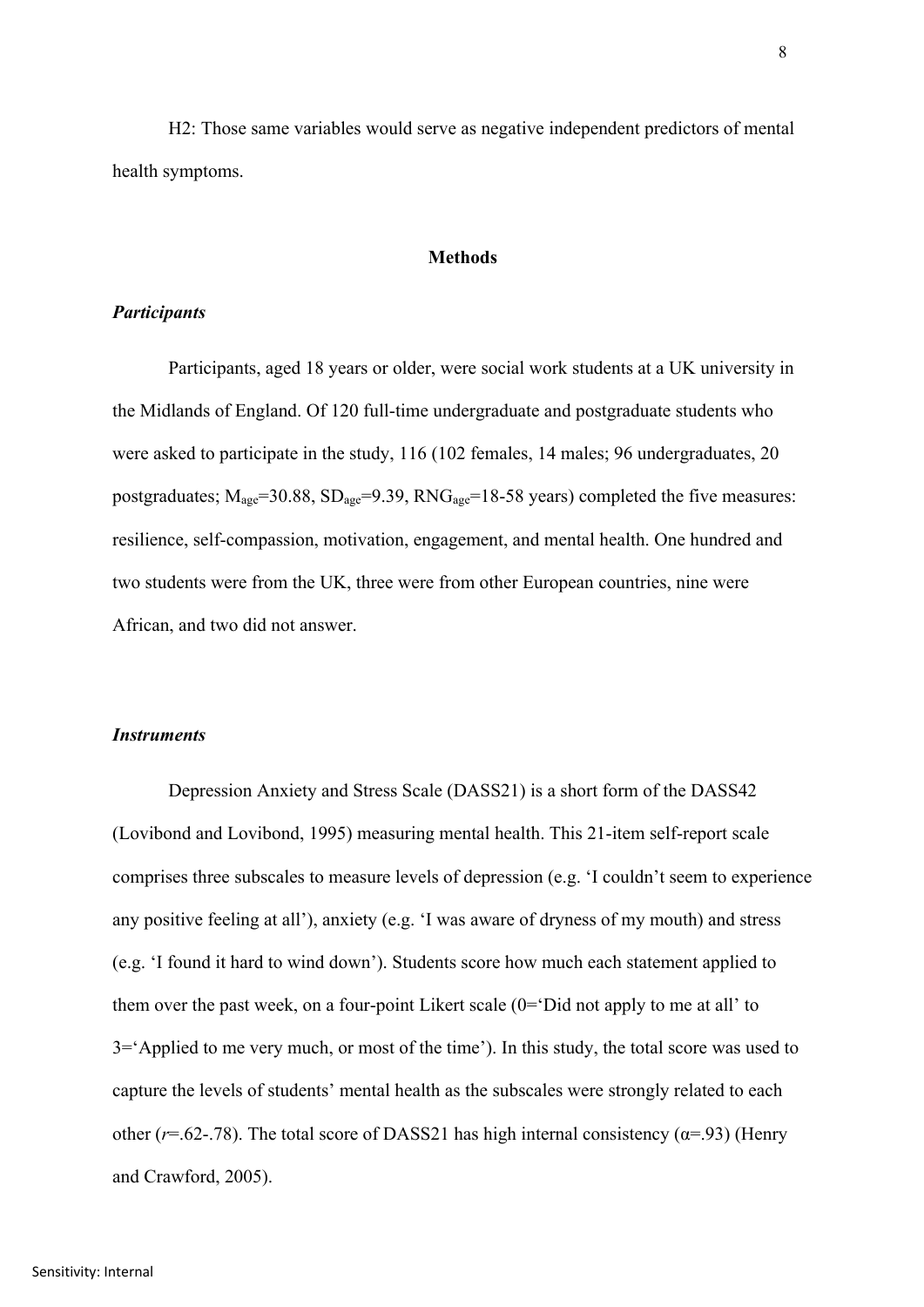Brief Resilience Scale (BRS) is a six-item measure, evaluating the ability to bounce back from difficulties (Smith *et al.,* 2008). The six items include 'I have a hard time making it through stressful events' on five-point Likert scale (1='Strongly Disagree' to 5='Strongly Agree') for the items 1, 3, and 5, and the rest of the items are responded reversely (5='Strongly Disagree' to 1='Strongly Agree'). BRS has high internal consistency (α=.80-.91; Smith *et al.,* 2008).

Self-Compassion Scale-Short Form (SCS-SF) is a shortened version of the Self-Compassion Scale, comprising 12 five-point Likert items (Raes *et al.,* 2011) including 'I try to be understanding and patient towards those aspects of my personality I don't like'. The five-point response indicates '1' being 'Almost never' to '5' being 'Almost always'. SCS-SF's internal consistency was high (α=.86; Raes *et al.,* 2011).

The Academic Motivation Scale (AMS), a 28-item measure, evaluates the levels of seven different types of motivation: amotivation, three types of extrinsic motivation (external, introjected, and identified regulation), and three types of intrinsic motivation (to know, to accomplish, and to experience stimulation). Amotivation refers to no motivation; an amotivated student is not interested in his/her academic work at all (Deci and Ryan, 1985). Extrinsic motivation relates to behaviours employed, as a means to an end, thus not for their own fulfilment; an extrinsically motivated student may study because his/her parents tell them to do so (Deci and Ryan, 1985). Intrinsic motivation pertains to inherently satisfying behaviours: an intrinsically motivated student may read books for the sheer pleasure of learning something new (Deci and Ryan, 1985). Each type of motivation is evaluated using four items on a seven-point Likert scale (1='Does not correspond at all' to 7='Corresponds exactly'). All subscales have adequate Cronbach's α (=.62-.91) (Vallerand *et al.,* 1992). For the purposes of this study, the three levels of extrinsic motivation were combined and so were intrinsic motivation.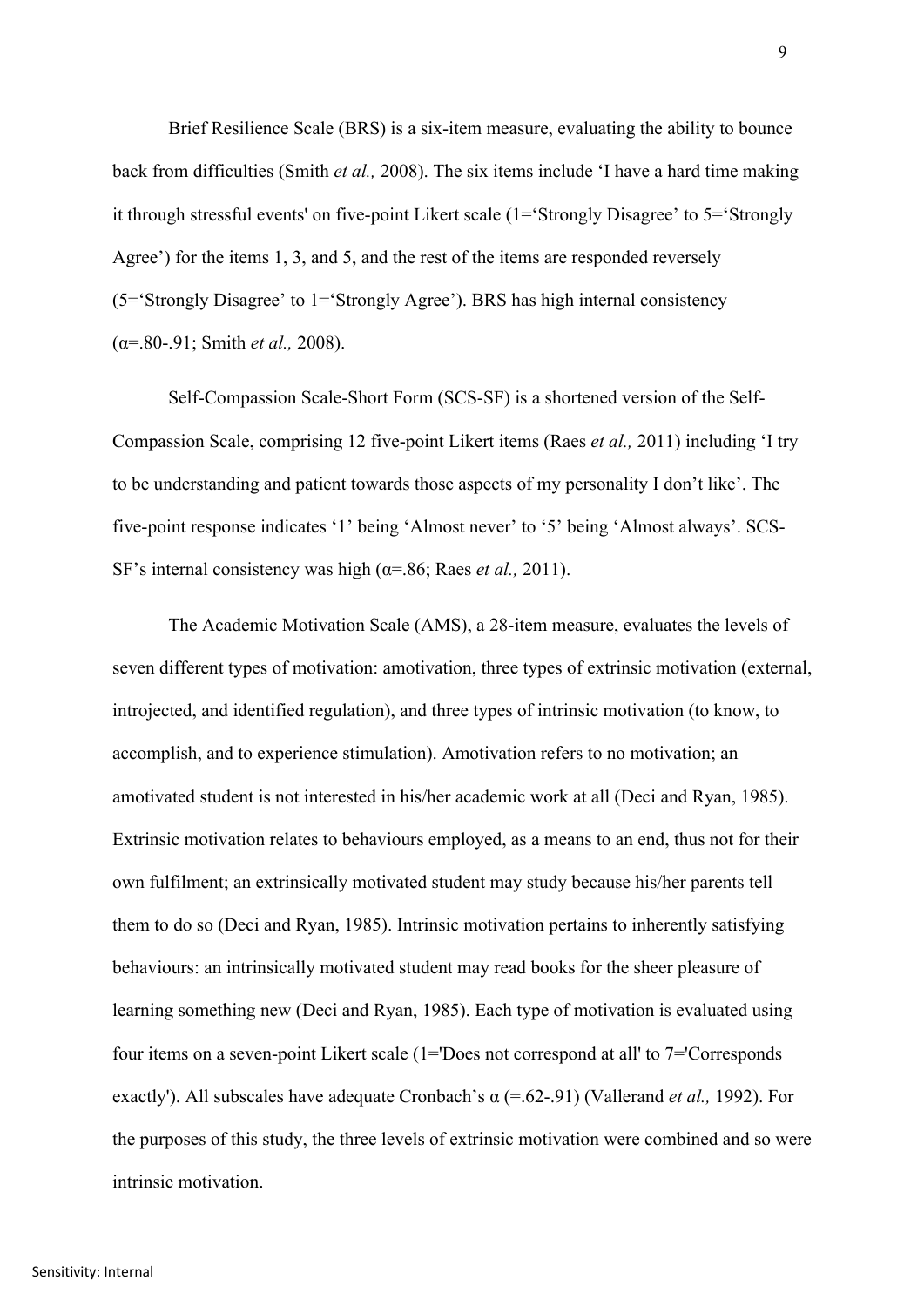Utrecht Work Engagement Scale for Students (UWES-S) consists of 17 items, considering to what degree students feel active and adequate toward their academic activities (Schaufeli and Bakker, 2004). There are three subscales in UWES-S: vigour (six items; e.g., 'When I'm doing my work as a student, I feel bursting with energy'), dedication (five items; e.g., 'I am enthusiastic about my studies'), and absorption (six items; e.g., 'When I am studying, I forget everything else around me'). Vigour relates to high levels of energy and the willingness to make an effort in one's academic work persistently; dedication refers to high involvement in one's academic work; and absorption is described as full concentration and positive engrossment in one's academic work (Schaufeli *et al.,* 2002). Items are rated on a seven-point Likert scale, from '0' being 'Never' to '6' being 'Always (everyday)'. All of the subscales demonstrated high internal consistency ( $\alpha$ =.63-.81) (Schaufeli and Bakker, 2004). For the purposes of this study, the average of the total score for the engagement measure was used ( $\alpha$ =.91; Schaufeli and Bakker, 2004).

The University Research Ethics Committee granted ethics of this study. Students were informed about arbitrary participation and withdrawal prior to consent. Should, Information about available mental health support inside and outside the university was provided in case students were distressed from participating in the study.

## *Data Analysis*

A cross-sectional design was employed, addressing the needs for quantitative research in social work (Scourfield *et al.,* 2018). Data were screened for parametric assumptions and descriptive statistics were calculated. Pearson's correlations were calculated to explore relationships among mental health, resilience, self-compassion, motivation, and engagement (H1), followed by multiple regression analyses to identify independent predictors of mental health (H2), using IBM SPSS version 24.0.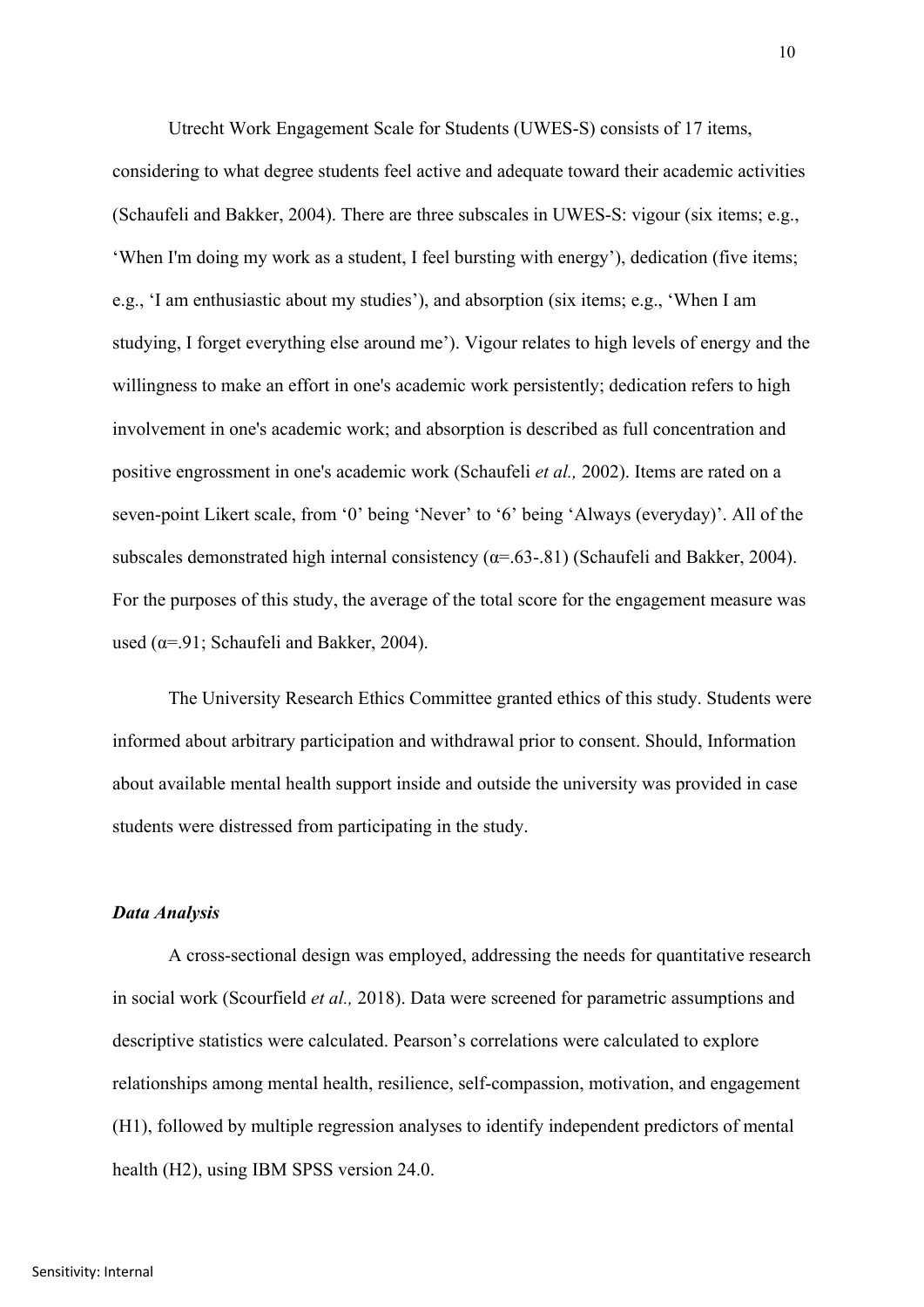## **Results**

## *Descriptive Statistics*

One score in stress and extrinsic motivation were identified as outliers using the outlier labelling rule (Hoaglin and Iglewicz, 1987) and so were winsorised (Tukey, 1962). Internal consistencies for all the sub/scales of our sample were high ( $\alpha \geq 80$ ).

## *Relationships Among Positive Psychological Constructs and Mental Health*

Scores in six subscales were not normally distributed (Shapiro-Wilk's test  $p<0.05$ ), so all variables were square-root-transformed. For gender, point-biserial coefficients were reported (1=female, 0=male; Field, 2018). Mental health symptoms were negatively related to age, resilience, self-compassion, and engagement; however they were not related to any type of motivation (Table 1); H1 was only partially supported.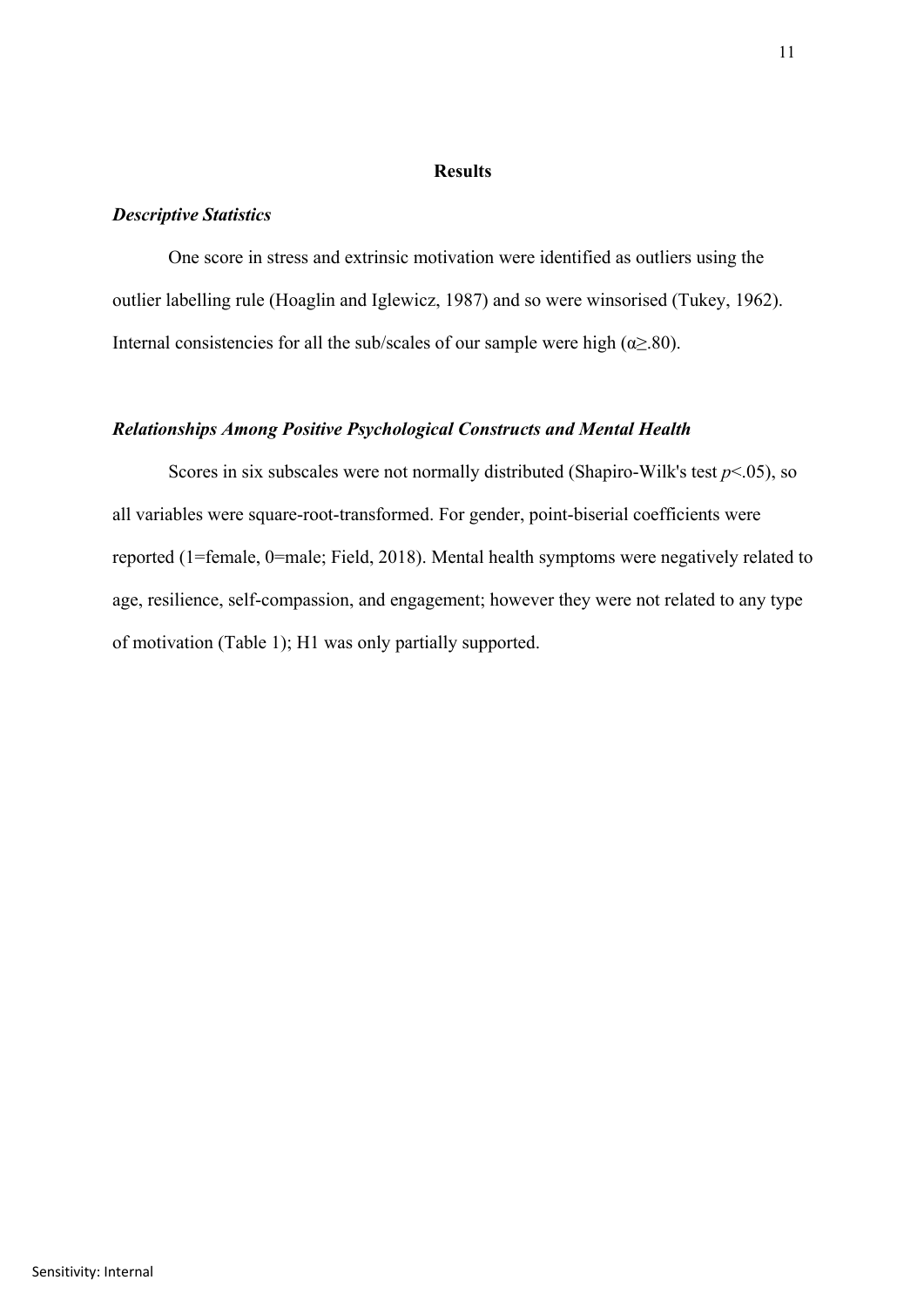# *Table 1. Descriptive statistics and correlations among demographics, mental health*

*symptoms, resilience, self-compassion, motivation, engagement in 116 UK social work* 

|                                       | M                | SD        | $\alpha$       | 1      | 2       | 3        | $\overline{4}$ | 5        | 6       | $7\phantom{.0}$ | 8        | 9 |
|---------------------------------------|------------------|-----------|----------------|--------|---------|----------|----------------|----------|---------|-----------------|----------|---|
| 1. Gender<br>$(1 = female, 0 = male)$ |                  |           |                |        |         |          |                |          |         |                 |          |   |
| $2. \text{Age}$                       | 30.8<br>8        | 9.39      | $\overline{a}$ | $-.14$ |         |          |                |          |         |                 |          |   |
| 3. Mental Health<br>Symptoms $(0-63)$ | 37.5<br>$\theta$ | 20.1<br>8 | .93            | .05    | $-.20*$ |          |                |          |         |                 |          |   |
| 4. Resilience $(1-5)$                 | 3.36             | .68       | .81            | .07    | $.24**$ | $-.33**$ |                |          |         |                 |          |   |
| 5. Self-Compassion (1-<br>5)          | 2.74             | .65       | .84            | $-.04$ | $.36**$ | $-.47**$ | $.53**$        |          |         |                 |          |   |
| 6. Intrinsic Motivation<br>$(4-28)$   | 18.1<br>3        | 4.72      | .89            | .14    | .16     | $-.01$   | $.25**$        | $.39**$  |         |                 |          |   |
| 7. Extrinsic Motivation<br>$(4-28)$   | 20.9<br>4        | 3.92      | .80            | .16    | $-.17$  | .05      | .05            | .01      | $.62**$ |                 |          |   |
| 8. Amotivation (4-28)                 | 7.17             | 3.70      | .87            | $-.06$ | $-.02$  | .17      | $-.21*$        | $-.24**$ | $-.21*$ | $-.08$          |          |   |
| 9. Engagement $(0-6)$                 | 3.77             | .09       | .93            | .10    | $.28**$ | $-.27**$ | $.34**$        | $.49**$  | $.59**$ | $.20*$          | $-.45**$ |   |

#### *students*

*\*p*<.05; \*\**p*<.01 (2-tailed)

## *Predictors of Mental Health*

Multiple regression analyses were conducted to identify independent predictors of mental health symptoms. At step one, age was entered to adjust for its effects (Table 1), and at step two, the scores for resilience, self-compassion, motivation, and engagement were entered. Though uncorrelated, motivation variables were entered, to determine more accurate regression coefficients (Pandey and Elliott, 2010). Because of the many predictor variables, adjusted coefficients of determination  $(Adj. R<sup>2</sup>)$  were reported. Multicollinearity was not a concern (all VIFs<10).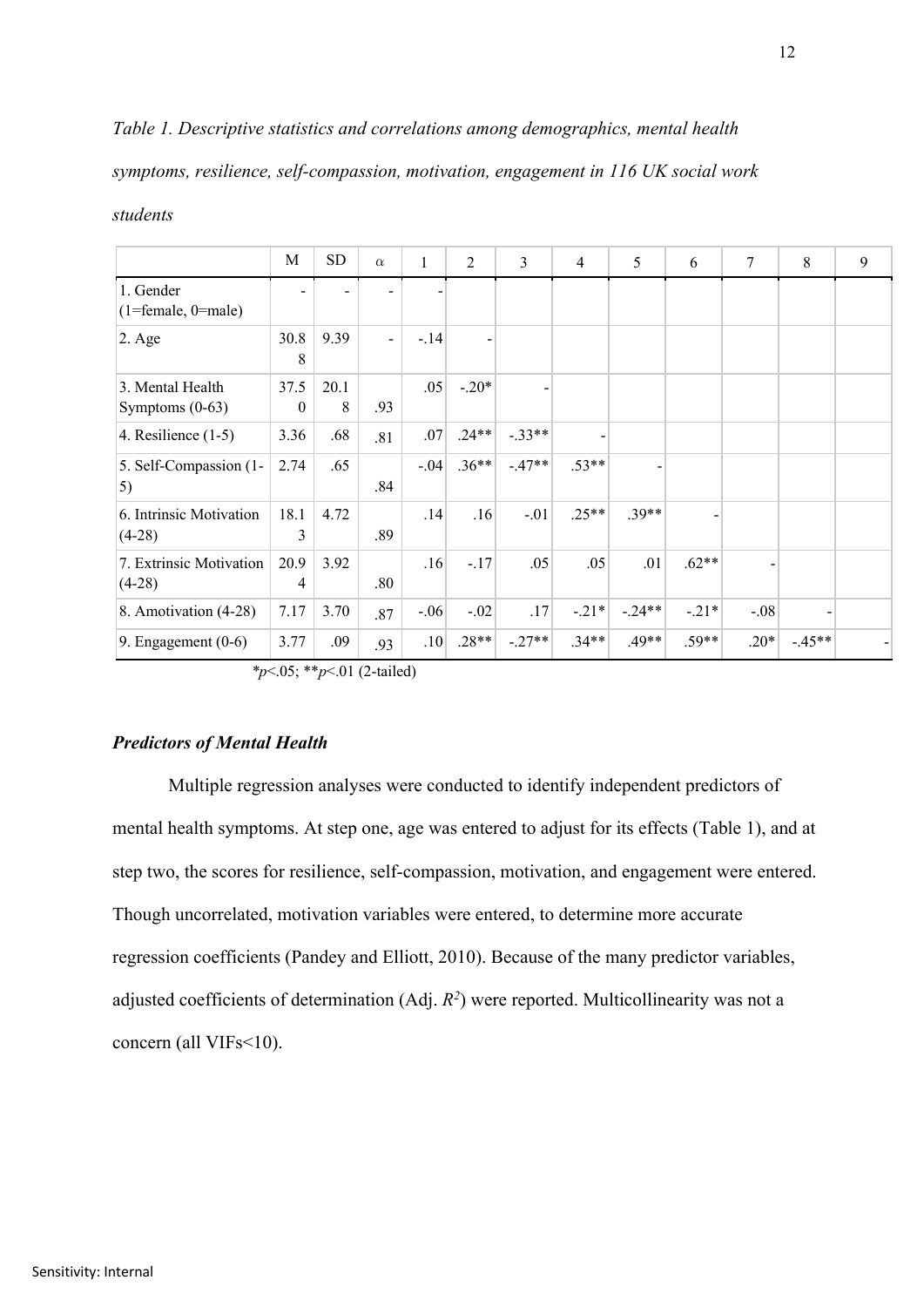|                             | B       | $SE_B$ | B        |  |  |
|-----------------------------|---------|--------|----------|--|--|
| Step 1                      |         |        |          |  |  |
| Age                         | $-.07$  | .03    | $-.20*$  |  |  |
| Adj. $R^2$                  |         | .03    |          |  |  |
| Step 2                      |         |        |          |  |  |
| Age                         | $-.02$  | .03    | $-.05$   |  |  |
| Resilience                  | $-.67$  | .69    | $-.09$   |  |  |
| Self-Compassion             | $-2.38$ | .56    | $-.46**$ |  |  |
| <b>Intrinsic Motivation</b> | 2.36    | .75    | $.42**$  |  |  |
| <b>Extrinsic Motivation</b> | $-1.23$ | .84    | $-.17$   |  |  |
| Amotivation                 | .18     | .48    | .03      |  |  |
| Engagement                  | $-2.34$ | 1.41   | $-.20$   |  |  |
| $\Delta$ Adj.R <sup>2</sup> |         | .23    |          |  |  |

Mental Health Symptoms

B=unstandardised regression coefficient; SE<sub>B</sub>=standard error of the coefficient; β=standardised coefficient;  $p<.05$ ;  $p<.01$ .

Resilience, self-compassion, motivation, and engagement predicted 23% of the variance for mental health symptoms (Table 2). Self-compassion was a positive predictor, and intrinsic motivation was a negative predictor of mental health. Resilience, extrinsic motivation,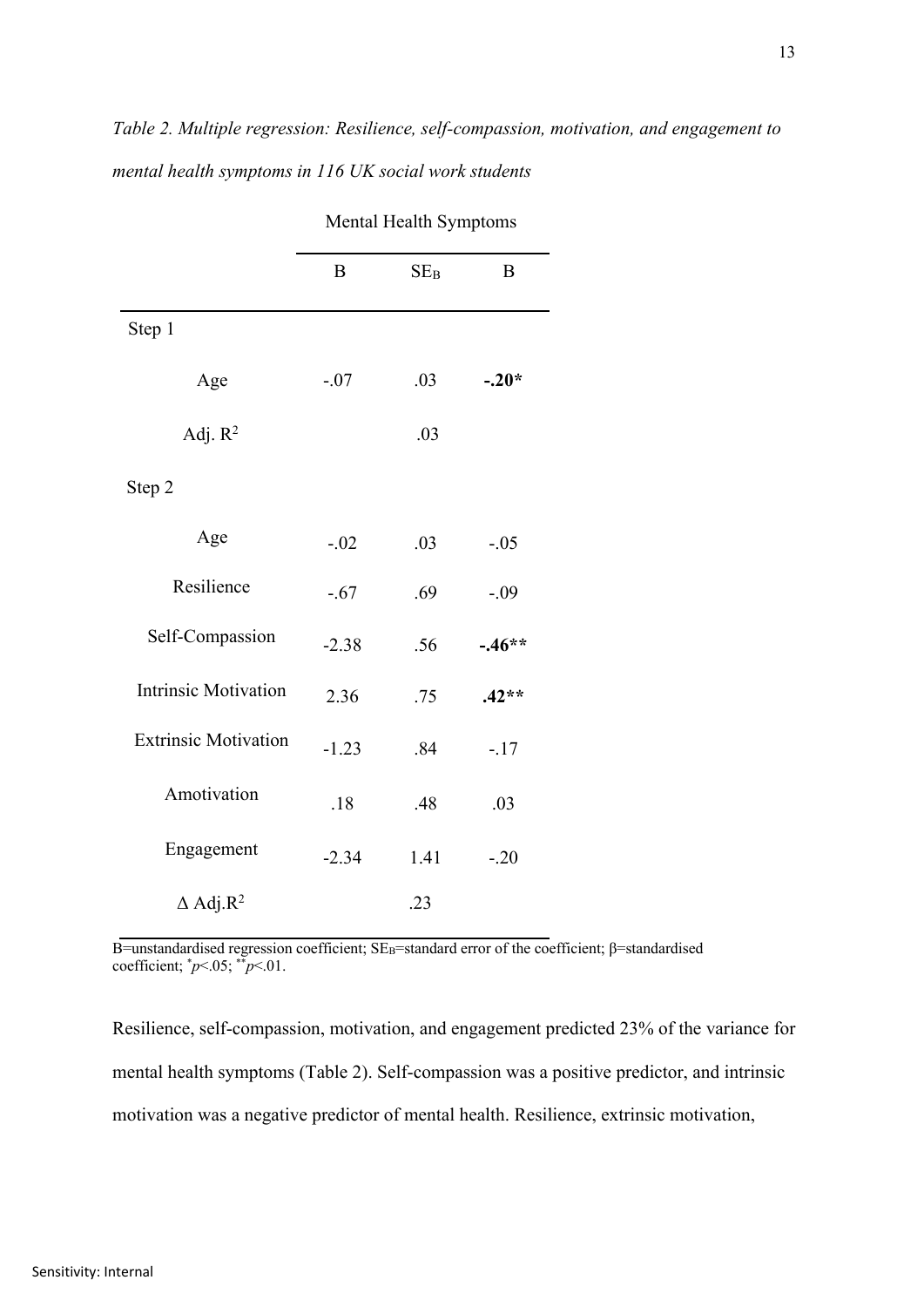amotivation, and engagement were not identified as independent predictors. H2 was not supported.

#### **Discussion**

This study investigated the relationships between mental health, resilience, selfcompassion, motivation, and engagement in UK social work students. H1 was partially supported: mental health symptoms were negatively related to resilience, self-compassion, and engagement; however they were not related to any type of motivation. H2 was not supported: only self-compassion was identified as a negative independent predictor of mental health symptoms. Contrary to H2, intrinsic motivation was identified as a *positive* independent predictor of mental health symptoms: resilience, extrinsic motivation, amotivation and engagement did not predict mental health symptoms. We will discuss each finding in turn, considering education for social work students.

Our correlational analyses largely concurred with previous findings, revealing that resilience, self-compassion, and engagement were strongly, negatively related to mental health symptoms: the more resilient, self-compassionate, and engaged a student was, the less mental health difficulties they had, indicating their robust relationships. Contrary to previous findings, intrinsic motivation was not related to mental health. The correlation coefficient between self-compassion and mental health symptoms (-.47) was larger than the one between resilience and mental health symptoms (-.33), albeit not significantly. This may highlight the characteristics of social work students: for example, the majority of students will become a social worker. Social work students have clearer, yet more limited choices of future professions than students of other subjects, such as business studies where students have relatively broader choices of employment (Author's own, 2018a). This may cause them to compare themselves against an ideal image of a social worker, because social work students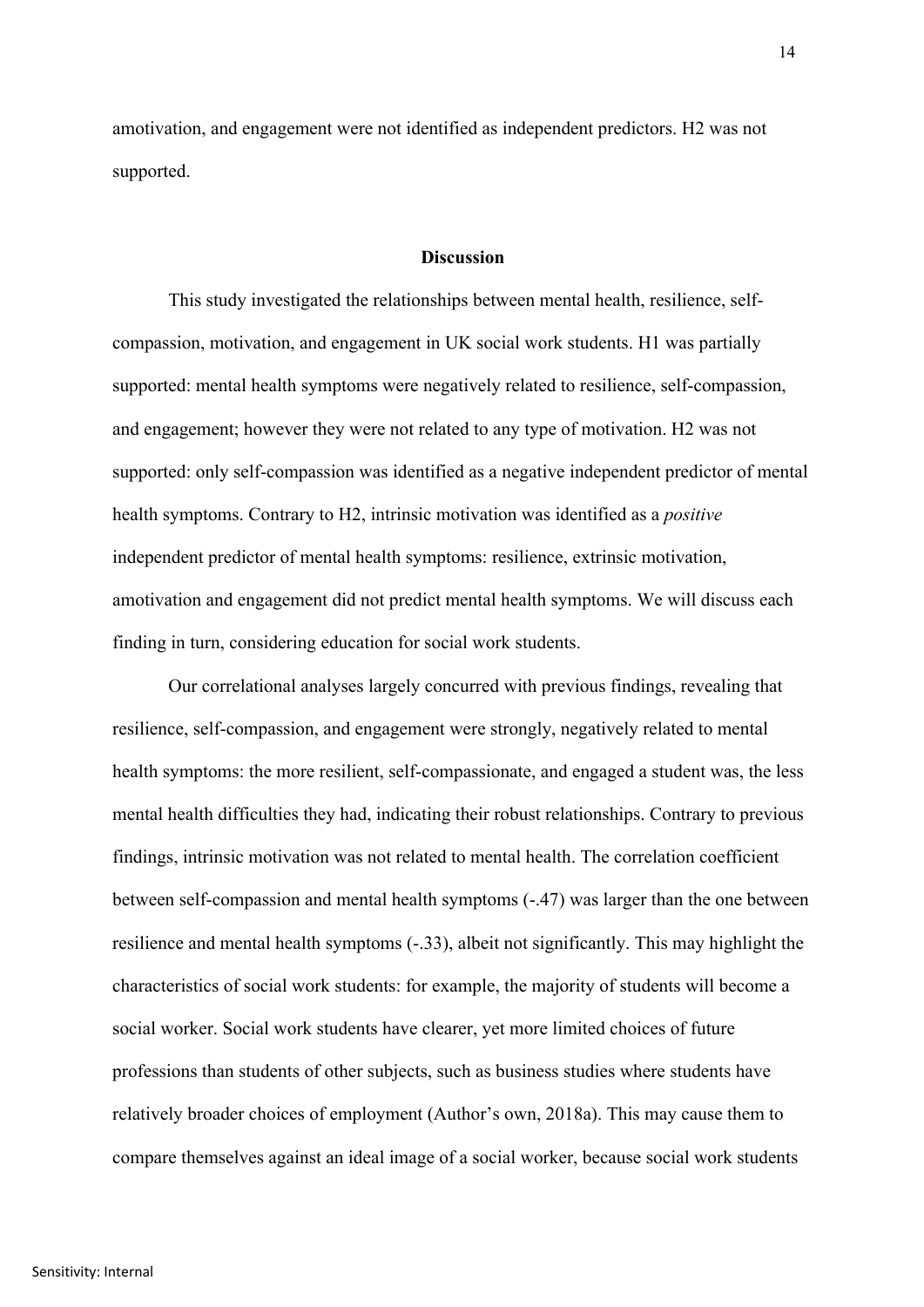need to meet the values and principles of social workers, requiring high levels of work in a wide range of demands: challenging injustice and discrimination, while maintaining trusted relationships with other professionals and service users (BASW, 2012). This may relate to high levels of self-criticism and shame about not meeting the standards (Author's own, 2018b). On the other hand, for example, business students have less clearly-defined pathways to, and more choices of employment, giving them psychological leeway, which allows them to interpret that not meeting one set of criteria can be a matter of 'fit', rather than a lack of competency (Author's own, 2018a). Self-compassion may be more effective in reducing mental health symptoms derived from negative comparisons against the standards to be a social worker, than resilience. Alternatively, self-compassion has been related to healthrelated behaviours (Dunne *et al.,* 2016) and it may be that self-compassion improves self-care in social work students.

Social work students' strong focus on meeting the standards to become a social worker may also be inferred from their higher extrinsic motivation than intrinsic motivation, and a strong relation between them (*r*=.62; Table 1). This may imply social work students' unclear distinction between extrinsic motivation and intrinsic motivation: while they enjoy studying the subject (intrinsic motivation), they are also driven by external instruments (extrinsic motivation) such as a clear career pathway to social work. Although intrinsic motivation and extrinsic motivation are not mutually exclusive (Lepper *et al.,* 2005), it may be worthwhile to explore changes in the levels of intrinsic and extrinsic motivation throughout their programme, because many students have chosen to study social work for internal satisfaction, e.g., helping people in need (BASW, 2018b).

Consistent with previous findings from other populations, engagement in UK social work students was also negatively related to mental health symptoms, and positively related to resilience (Turner *et al.,* 2017) and other positive psychological constructs (Montero-Marin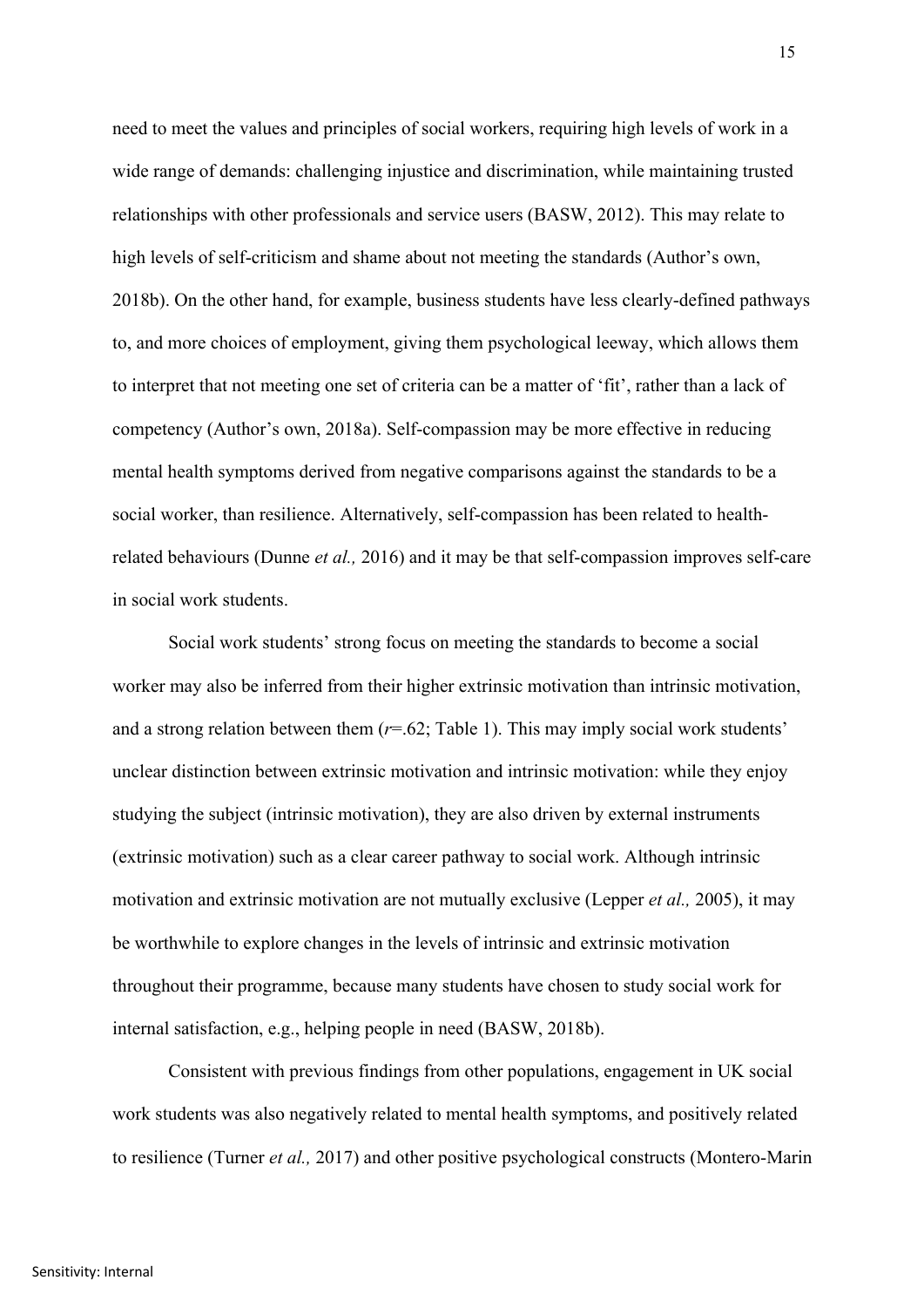*et al.,* 2016). This is important because burnout, a contrasting construct to engagement, is common in caring professionals, and could have diverse negative consequences, such as ineffective coping skills (Schaufeli *et al.,* 2009). In addition to UK social workers' relatively high level of engagement (Table 1; 3.77 of 6), these strong correlations between engagement and other constructs are useful to better appraise previous findings about burnout, while noting the ongoing debate about distinction between lack of engagement and burnout (e.g., Leon *et al.*, 2015). For example, McFadden (2015) investigated the subcategories of burnout - emotional exhaustion, depersonalisation, and personal accomplishment. Emotional exhaustion and depersonalisation scores were higher in 1359 UK social workers than those of other caring professionals, whereas they had higher personal accomplishment, suggesting that while they were aware of their achievements, they still felt exhausted and detached. Contrarily, our sample of UK social work students' engagement was relatively high, and the subscales (vigour, dedication, and absorption) were strongly interrelated  $(r>0.60; p<0.1)$ . Additionally, Biggart *et al.* (2016) recommended that policy makers explicitly recognise and acknowledge the values of social work practice to help reduce burnout in social work. In contrast, Montero-Marin *et al.*'s (2016) study using the three clinical subtypes of burnout (frenetic, underchallenged, worn-out) suggested that the frenetic subtype, driven by their greater need to achieve goals, may be related to extrinsic motivation. Though their approaches were different, the importance of extrinsic motivation was highlighted in relation to burnout in these studies. In our sample, engagement was associated with extrinsic motivation, but not as strongly as intrinsic motivation and amotivation (Table 1). Future research should explore the mechanisms underpinning these relationships: for example, how enhancement of each type of motivation impacts burnout and engagement of social workers and students.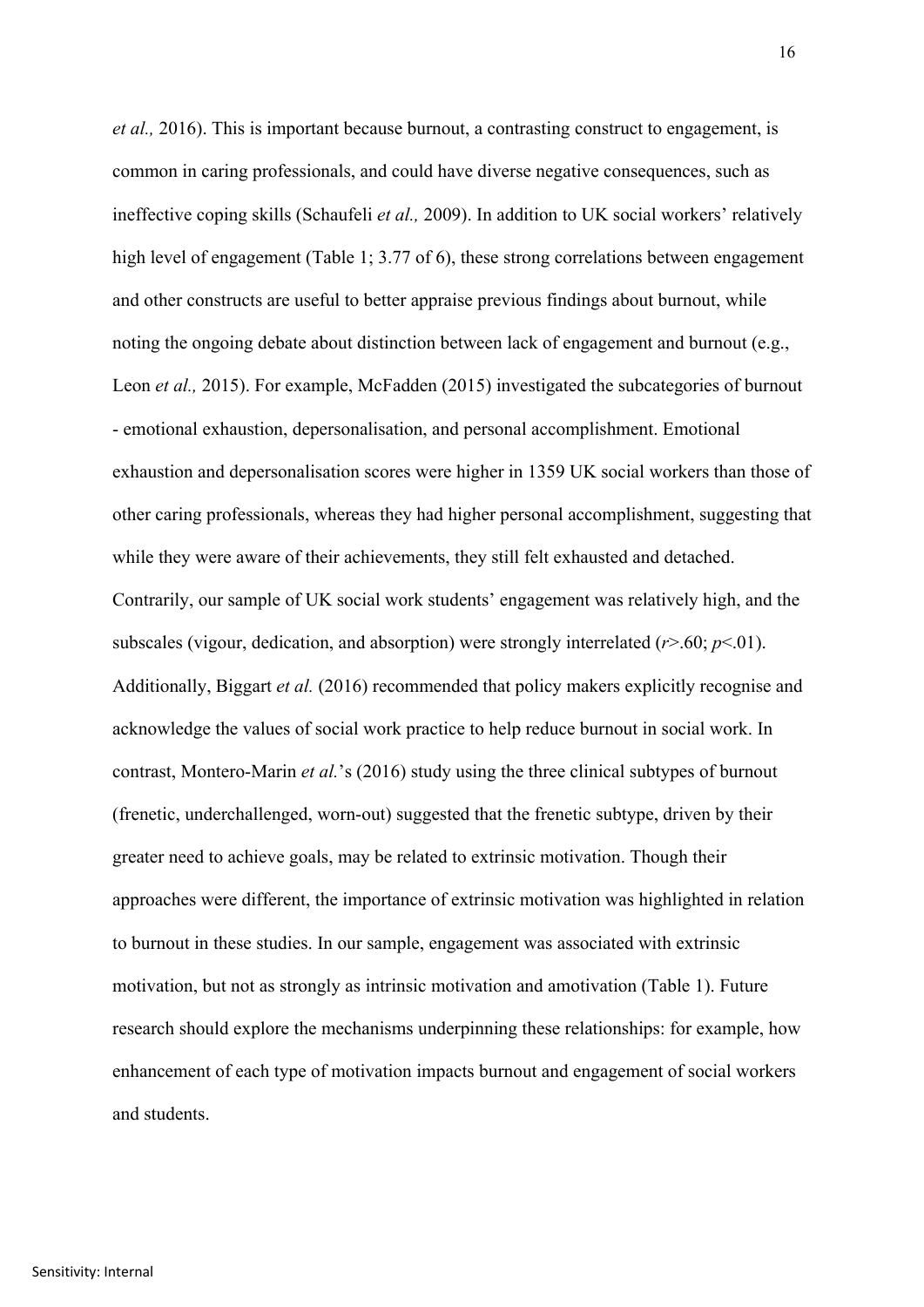Multiple regression analyses (Table 2) identified that self-compassion and intrinsic motivation were independent predictors of mental health symptoms; self-compassion was a negative predictor and intrinsic motivation was a positive predictor. Since intrinsic motivation was a suppressor, it decreased outcome-irrelevant variation in the predictors (Pandey and Elliott, 2010); accordingly, it enhanced the accuracy of the regression analyses and improved the predictive power of the model (Cohen *et al.,* 2003). Contrary to our hypothesis (H2) and previous literature, resilience, extrinsic motivation, amotivation, and engagement were not independent predictors of mental health symptoms. More surprisingly and novel in motivation research is the finding that intrinsic motivation *positively* predicted the variance in mental health symptoms. This suggests that the UK social work students' strong passion for the subject may compromise their mental health. Social work students, who have high levels of shame and self-criticism (Author's own, 2018b), frequently compare themselves with the high and diverse standards. Because they are highly passionate about the subject, when they compare themselves with the standards of social work, they may scrutinise their competencies harshly, thus deteriorate their mental health. Obsessive passion – uncontrollable compulsion to initiate a passionate activity - may be present in social work students, and this type of passion has been negatively related to well-being, while harmonious passion - balanced and favourable engagement with a passionate activity – has been positively related to well-being (Lalande *et al.,* 2015). Future research needs to explore the relationships between their mental health, self-criticism, and intrinsic motivation, along with underlying passions, to understand the likely mechanisms of intrinsic motivation for mental health. Additionally, evaluating the effects of compassion training on this dynamic may be worthwhile, because this training was effective for reducing shame and self-criticism (Gilbert and Procter, 2006).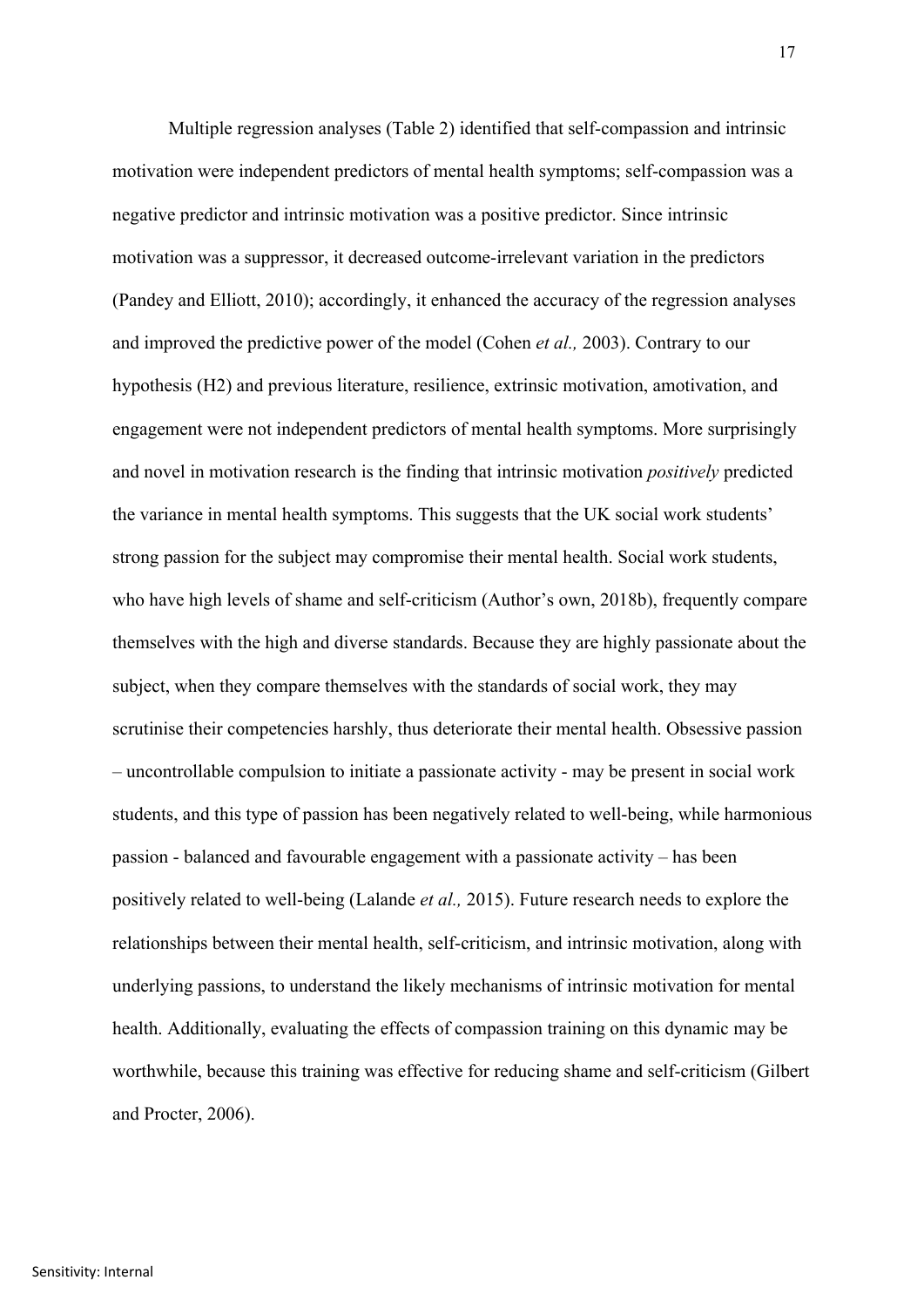Self-compassion negatively and independently predicted mental health symptoms, whereas resilience did not. While resilience has been noted as central to maintain a good level of mental health in the social work field, our analyses revealed that self-compassion is likely to have a greater impact on mental health than resilience in students. Currently, policies in social work primarily focus on resilience, and thus endorse teaching targeting resilience in social work students. However, an over-emphasis of resilience can misinform, and potentially damage, students' mental health (Gask, 2015). The word 'resilience' is widely used today, and many students misunderstand it: some believe resilience means good mental health, therefore when they have a mental health problem, they may perceive themselves as not resilient, leading to a sense of shame and self-criticism (Gask, 2015). The over-use of the resilience concept has been noted, and its usefulness has been questioned (Grünewald and Warner, 2012; Piña López, 2015). Likewise, resilience research includes diverse outcomes and has yielded mixed results (Masedo *et al.,* 2014), thus the definition of resilience needs to be refined (Belma and Page, 2015) along with its measurement (Cosco *et al.,* 2017). For example, the contextual nature of resilience is often forgotten; one's resilience can be acknowledged by recognising their personal and environmental contexts holistically (Belma and Page, 2015; McAllister and Lowe, 2011). Indeed, resilience is more strongly related to one's social and physical environment than one's individual characteristics (Ungar, 2011), which Masten (1994) called 'resiliency' as opposed to the ecological process of 'resilience'. We can better understand one's resilience by including family, community, culture and socioeconomic factors, rather than solely measuring one's personal attributes (Ungar, 2011). Educators, researchers, policy makers, and students may need to be more careful of the word use of 'resilience'. Equivalently, as recent studies noted the benefits of self-compassion in caring professions (Iacono, 2017; Gregory, 2015) and the current study found it to be the best predictor of mental health, future research and educational practice should explore the effects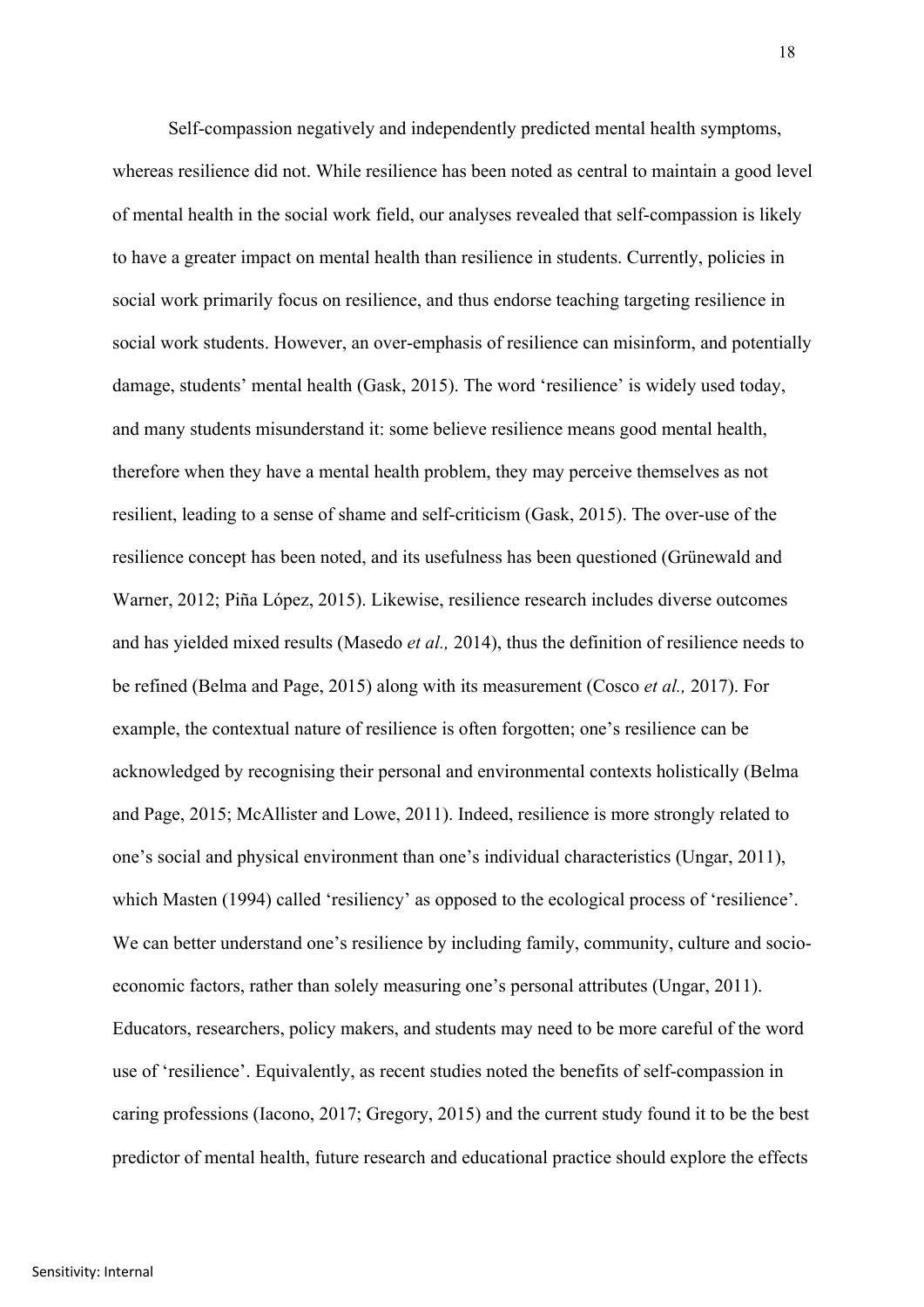of self-compassion education and training on mental health of UK social work students. For example, educating students about the concept of self-compassion may increase their selfcompassion: what it means, its components (self-kindness, common humanity, and mindfulness), self-awareness, and a non-judgemental attitude (Rickers, 2012). Moreover, some techniques can be practised in a classroom or placement setting: breathing, meditation (such as mindfulness or loving-kindness meditation), compassionate imagery, and letterwriting (Iacono, 2017). Additionally, irregular contexts including student induction, group tutoring sessions, and inter-professional events would also be an appropriate context for students to focus on self-compassion. Relatedly, due to the contagious nature of compassion, this may have positive impacts on the institutions in which they study and work (Gilbert *et al.,* 2018), creating a safe workplace for educators (Killian, 2008). At a more macro-level, the UK nation is undergoing a chaotic period: political attention focuses on Brexit, and social workers face increased burden with less support. UK social workers play a key role to ensure these items do not irremediably slip off the national agenda (Golightley and Holloway, 2019). Positive psychological perspectives rather than victimised perspectives are useful in unstable social contexts (Reza and Bromfield, 2019). Compassion may be one psychological resource that social work students can focus on developing, to thrive in this uncertainty.

There are several limitations to this study. First, the sample size was relatively small although satisfied the required sample size based on power calculations (84; Faul *et al.,* 2009). Second, the majority of our participants were female undergraduate students at only one institution in the UK, which, although similar to the majority of social work programmes in the UK, may limit the generalisability of our findings. Lastly, the causal direction of these psychological constructs has not been investigated. In the future, longitudinal data would help elucidate the temporal patterning of the observed relationships; for example, it may be that resilience is more important in experienced social workers whereas self-compassion is more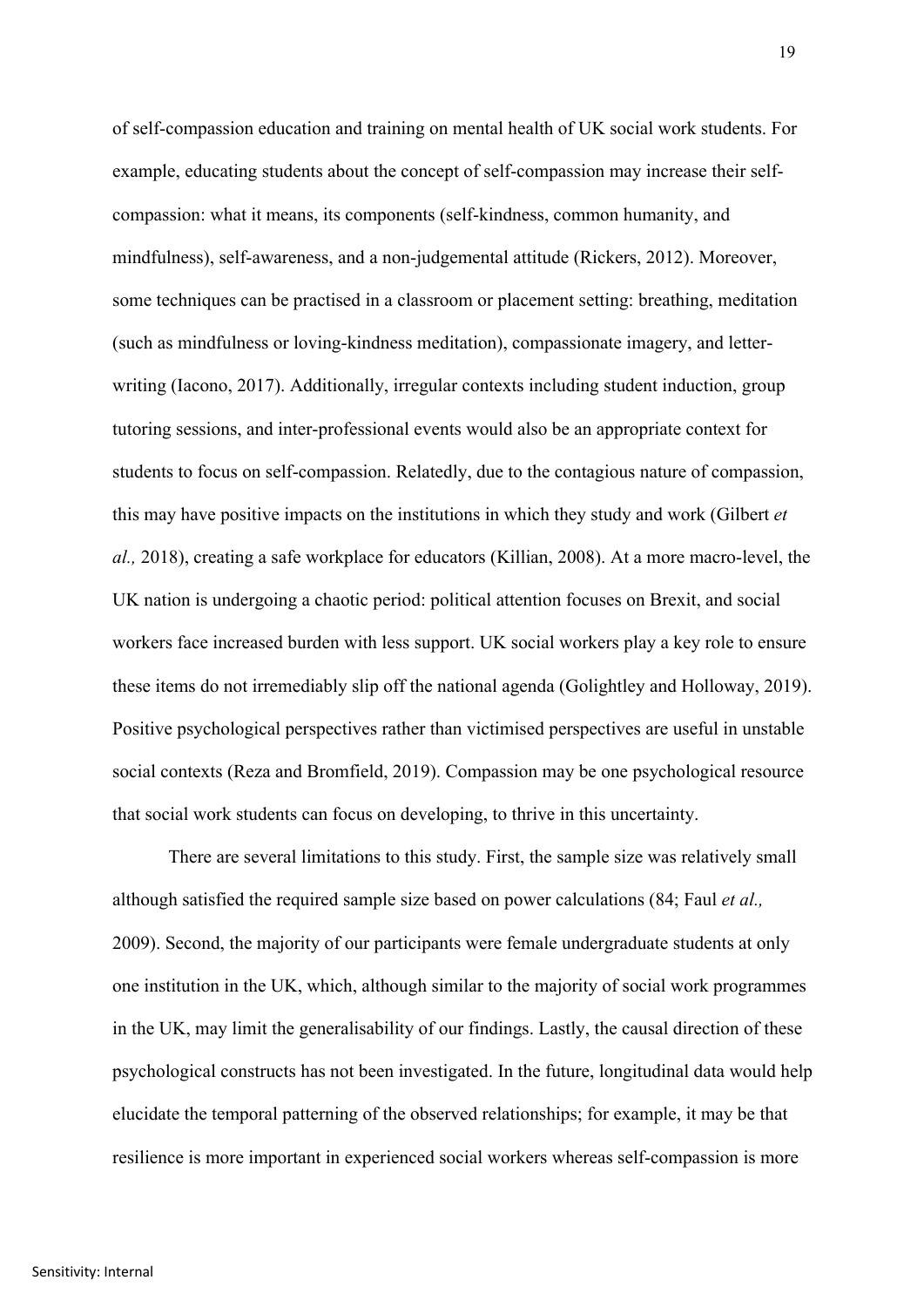important in social work students (MacAlister 2011). This may help educators develop appropriate curriculum or interventions to increase our understanding of causality.

## **Conclusion**

Due to challenging mental health, resilience has been a focus in social work. Such a positive psychological construct may provide an alternative solution to mental health, as social work students often have high shame about mental health. This study evaluated the relationships between mental health and resilience and other positive psychological constructs – self-compassion, motivation, and engagement. The results highlighted that, although resilience was associated with mental health symptoms, self-compassion was more strongly associated with those symptoms. Further, while self-compassion independently predicted fewer mental health symptoms, resilience did not. The findings in this study suggest focusing on self-compassion and limiting the overuse and misunderstanding of 'resilience', particularly in relation to mental health in UK social work students. Future research should evaluate the benefits of self-compassion training on the mental health of social work students. UK social work policy makers, educators, researchers, and students may need to re-focus the current emphasis on resilience to self-compassion and self-care in the social work education, in order to protect students' mental health.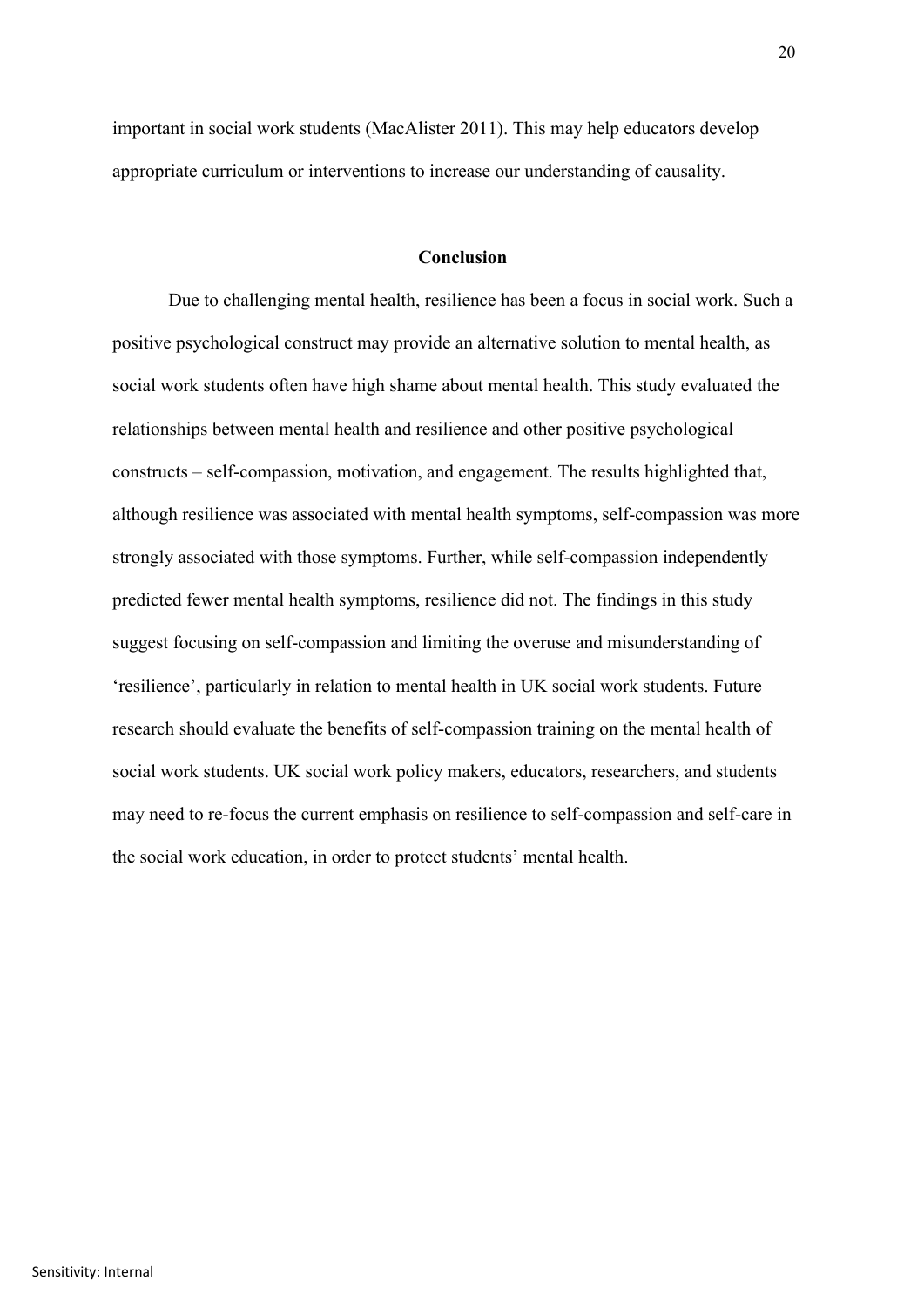#### References

Author's own. (2018a) 'Mental health of UK university business students: Relationship with shame, motivation and self-compassion', *Journal of Education for Business,* **94**, pp.11-20. Author's own. (2018b) 'Mental health attitudes, self-criticism, compassion, and role identity among UK social work students', *British Journal of Social Work*, **49**, pp.351–370. Armbruster, P., Patel, M., Johnson, E. and Weiss, M. (2009) 'Active learning and studentcentered pedagogy improve student attitudes and performance in introductory biology', *CBE* 

*Life Sciences Education*, **8**, pp.203-213.

Aronin, S. and Smith, M. (2016) 'One in four students suffer from mental health problems', *YouGov*. Available from https://yougov.co.uk/news/2016/08/09/quarter-britains-students-areafflicted-mental-hea/.

Baard, P., Deci, E. and Ryan, R. (2004) 'Intrinsic need satisfaction: A motivational basis of performance and well-being in two work settings', *Journal of Applied Social Psychology*, **34**, pp.2045-2068.

Bailey, T. and Phillips, L. (2016) 'The influence of motivation and adaptation on students' subjective well-being, meaning in life and academic performance', *Higher Education Research & Development*, **35**, pp.201-216.

Biggart, L., Ward, E., Cook, L., Stride, C., Schofield, G., Corr, P., Fletcher, C., Bowler, J., Jordan, P. and Bailey, S. (2016) *Emotional intelligence and burnout in child and family social work: Implications for policy and practice, research briefing*, Norwich, University of East Anglia.

Blackmore, E.R., Stansfeld, S.A., Weller, I., Munce, S., Zagorski, B.M. and Stewart, D.E. (2007) 'Major depressive episodes and work stress: Results from a national population survey', *American Journal of Public Health*, **97**, pp.2088–2093.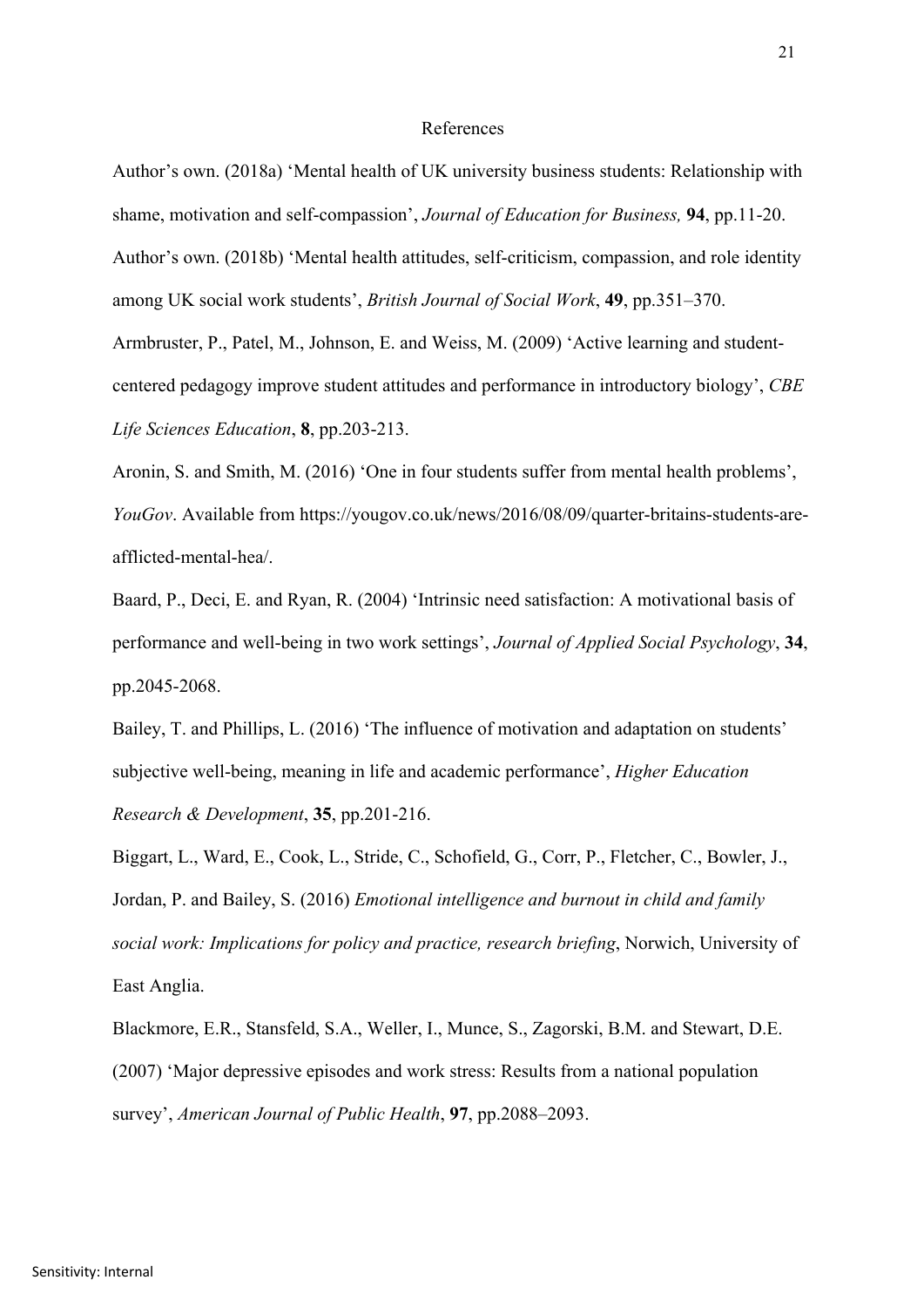Blais, M., Brière, N., Lachance, L., Riddle, A. and Vallerand, R. (1993) 'L'inventaire des motivations au travail de Blais. [Blais's work motivation inventory]', *Revue Québécoise de Psychologie*, **14**, pp.185-215.

Bonanno, G.A. (2004) 'Loss, trauma, and human resilience: Have we underestimated the human capacity to thrive after extremely aversive events?', *American Psychologist,* **59**(1), pp.20–28.

Bryan, C., O'Shea, D. and Macintyre, T. (2017) 'Stressing the relevance of resilience: A systematic review of resilience across the domains of sport and work', *International Review of Sport and Exercise Psychology*. doi: 10.1080/1750984X.2017.1381140.

British Association of Social Workers. (2012) *The code of ethics for social work: Statement of principles*, Birmingham, Author.

British Association of Social Workers. (2018a) *Capabilities within the framework*. Author. Available from https://www.basw.co.uk/pcf/capabilities/.

British Association of Social Workers. (2018b) *Social work careers*. Author. Available from https://www.basw.co.uk/social-work-careers/#whybecomesocialworker.

Cartney, P. (2018) 'Developing rich pedagogies for fast-track social work education', *British Journal of Social Work*, **48**(5), pp.1315–1332.

Carver, C.S. (1998) 'Resilience and thriving: Issues, models, and linkages', *Journal of Social Issues,* **54***,* pp.245-266.

Casuso-Holgado M.J., Cuesta-Vargas, A.I., Moreno-Morales, N., Labajos-Manzanares, M. T., Barón-López, F.J. and Vega-Cuesta, M. (2013) 'The association between academic engagement and achievement in health sciences students', *BMC Medical Education*, **13**, pp.33.

Cohen, J., Cohen, P., West, S.G. and Aiken, L.S. (2003). *Applied multiple regression/correlation analysis for the behavioral sciences.* Mahwah, Lawrence Erlbaum.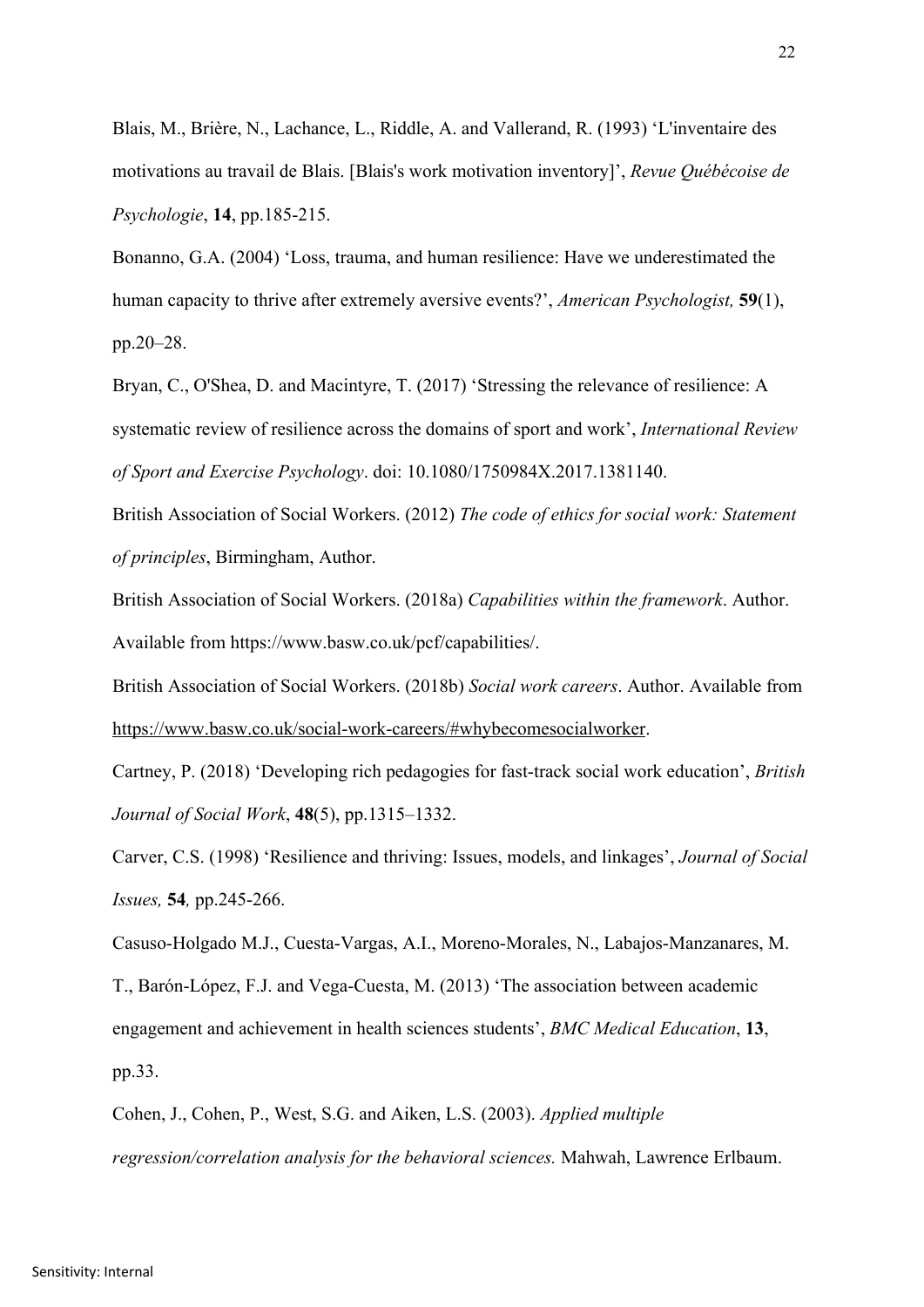Collins, M., Cooney, K. and Garlington, S. (2012) 'Compassion in contemporary social policy: Applications of virtue theory', *Journal of Social Policy*, **41**, pp.251-269.

Collins, S. (2007) 'Social workers, resilience, positive emotions and optimism', *Practice,* **19**, pp.255-269.

Collins, S. (2017) 'Social workers and resilience revisited', *Practice*, **29**, pp.85-105.

Community Care and UNISON (2016) *A day in the life of social work*. Retrieved from https://s3-eu-west-1.amazonaws.com/cjp-rbi-comcare/wp-

content/uploads/sites/7/2017/03/CC-SocialWorkWatch\_report\_web.pdf.

Cosco, T.D., Kaushal, A., Hardy, R, Richards, M., Kuh, D. and Stafford, M. (2017)

'Operationalising resilience in longitudinal studies: a systematic review of methodological approaches', *Journal of Epidemiology and Community Health*, **71**, pp.98-104.

Crampton, H. (2015) *A journey through social work: Emotional resilience* [PowerPoint

slides]. Retrieved from https://www.basw.co.uk/resource/?id=4768

Deci, E. and Ryan, R. (1985) *Intrinsic motivation and self-determination in human behaviour*, New York, Plenum.

Dunnagan, T., Peterson, M. and Haynes, G. (2001) 'Mental health issues in the workplace: A case for a new managerial approach', *Journal of Occupational and Environmental Medicine*, **43**, pp.1073–1080.

Dunne, S., Sheffield, D. and Chilcot, J. (2016) 'Brief report: Self-compassion, physical health and the mediating role of health-promoting behaviours', *Journal of Health Psychology*, **4**(58), pp.1-11.

Fang, L., Tarshis, S., McInroy, L. and Mishna, F. (2017). 'Undergraduate student experiences with text-based online counselling', *British Journal of Social Work*, **48**(6), pp.1774–1790.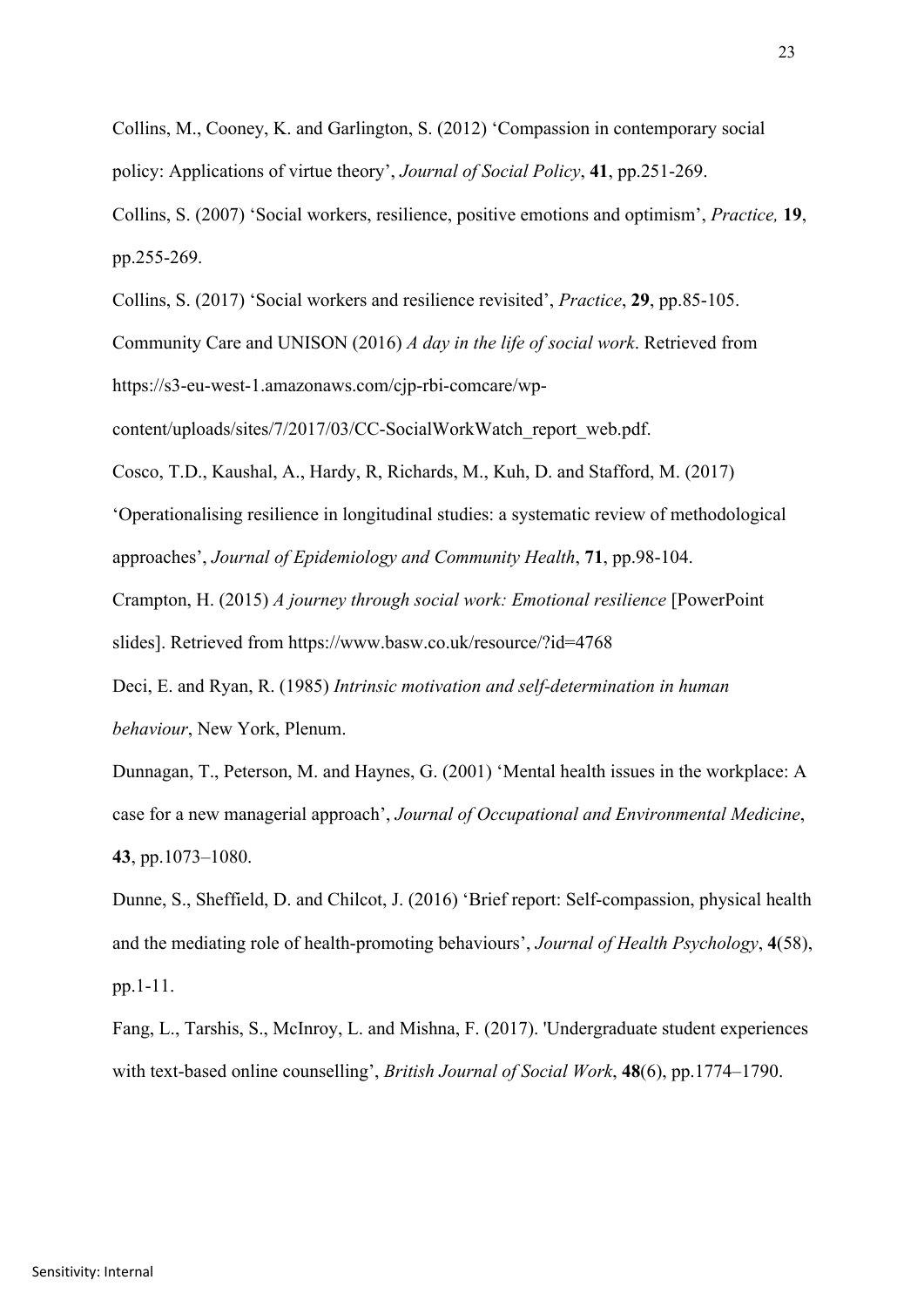Faul, F., Erdfelder, E., Buchner, A., and Lang, A.-G. (2009), 'Statistical power analyses using G\*Power 3.1: Tests for correlation and regression analyses', *Behavior Research Methods*, **41**(4), pp.1149–1160

Field, A. (2018) *Discovering statistics using IBM SPSS statistics* (5<sup>th</sup> ed.), London, Sage. Gagne, M. (2003) 'The role of autonomy support and autonomy orientation in prosocial behavior engagement', *Motivation and Emotion*, **27**, pp.199–223.

Gelfand, L., Mensinger, J. and Tenhave, T. (2009) 'Mediation analysis: A retrospective snapshot of practice and more recent directions', *Journal of General Psychology*, **136**(2), pp.153–176.

Gilbert, T., Doolan, M., Beka, S., Spencer, N., Crotta, M. and Davari, S. (2018) 'Compassion on university degree programmes at a UK university: The neuroscience of effective group work', *Journal of Research in Innovative Teaching & Learning*, **11**(1), pp.4-21.

Gilbert, P. (2010). *The compassionate mind: A new approach to life's challenges*, Oakland, New Harbinger.

Gilbert, P. and Procter, S. (2006) 'Compassionate mind training for people with high shame and self-criticism: Overview and pilot study of a group therapy approach', *Clinical Psychology & Psychotherapy*, **13**, pp.353-379.

Gilmour, H. and Patten, S.B. (2007) *Perspectives on labour and income-November 2007*. Retrieved from http://www.statcan.gc.ca/pub/75-001-x/2007111/article/10406-eng.htm. Golightley, M. and Holloway, M. (2019) 'Policy and practice in the midst of political chaos: Social work must go on', *British Journal of Social Work*, **49**, pp.1101–1104. Grant, L. and Kinman, G. (2014) *Developing resilience for social work practice*, London,

Palgrave Macmillan.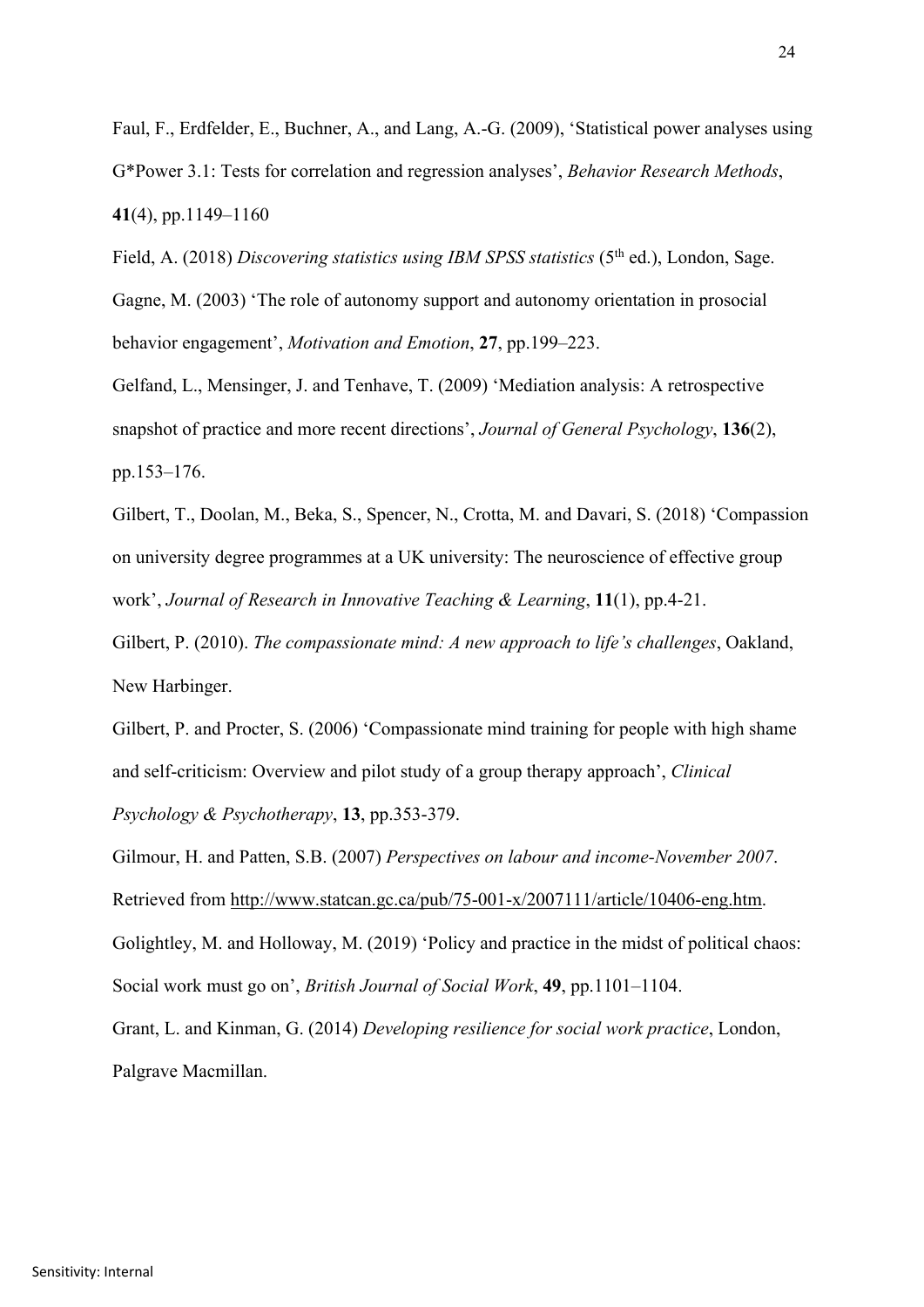Green, P.C. (2016). *Emotional resilience and the professional capabilities framework: Identifying what emotional resilience is, in the context of social work education, training and practice* (Doctoral thesis). Retrieved from University of Derby Online Research Archive. Gregory, J. (2015) 'Engineering compassion: The institutional structure of virtue', *Journal of Social Policy,* **44***,* pp.339-356.

Grünewald, F., and Warner, J. (2012) *Resilience: Buzz word or critical strategic concept?*, Plaisians, Groupe Urgence, Rehabilitation, Development.

Hardy, R. (2017) *Tips on managing risk in social work: Managing risk is at the heart of social work-here's how to do it effectively*. Community Care. Available from

http://www.communitycare.co.uk/2017/01/13/tips-managing-risk-social-work/.

Harrison, E. (2013) 'Bouncing back? Recession, resilience and everyday lives', *Critical Social Policy*, **33**, pp.97-113.

Hayes, A.F. (2017). *Introduction to mediation, moderation, and conditional process analysis: A regression-based approach*, New York, Guilford.

Hayter, M.R. and Dorstyn, D.S. (2014) 'Resilience, self-esteem and self-compassion in adults with spina bifida', *Spinal Cord*, **52**, pp.167–171.

Health and Safety Executive (2017) *Work-related stress, depression or anxiety statistics in Great Britain 2017*. Retrieved from http://www.hse.gov.uk/statistics/causdis/stress/stress.pdf. Henry, J.D. and Crawford, J.R. (2005) 'The short-form version of the Depression Anxiety Stress Scales (DASS-21): Construct validity and normative data in a large non-clinical sample', *British Journal of Clinical Psychology,* **44**, pp.227-239.

Hoaglin, D. and Iglewicz, B. (1987) 'Fine-tuning some resistant rules for outlier labeling', *Journal of the American Statistical Association*, **82**, pp.1147.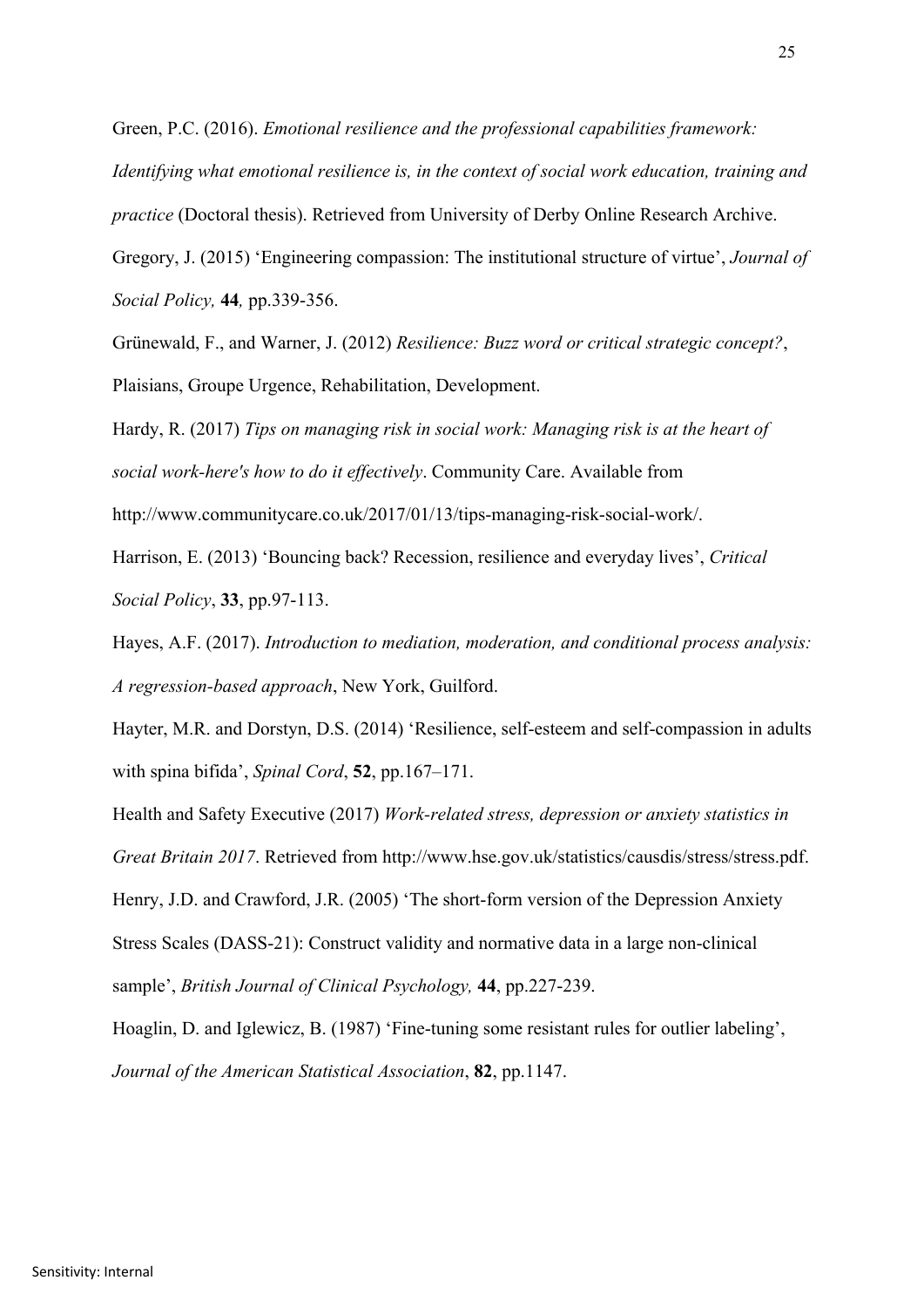Holmström, C. (2010) *Selection and admission of students for social work education: Key issues and debates in relation to practice and policy in England*, Southampton, Higher Education Academy Subject Centre for Social Policy and Social Work.

Horton, G., Diaz, N. and Green, D. (2009) 'Mental health characteristics of social work students: Implications for social work education', *Social Work in Mental Health*, **7**, pp.458–

475.

Houkes, I., Janssen, P., de Jonge, J. and Bakker, A. (2003) 'Specific determinants of intrinsic work motivation, emotional exhaustion and turnover intention: A multisample longitudinal study', *Journal of Occupational and Organizational Psychology,* **76***,* pp.427–450.

Iacono, G. (2017) 'A call for self-compassion in social work education', *Journal of Teaching in Social Work*, **37**, pp.454-476.

Khalaila, R. (2015) 'The relationship between academic self-concept, intrinsic motivation, test anxiety, and academic achievement among nursing students: Mediating and moderating effects', *Nurse Education Today*, **35**, pp.432-438.

Killian, K.D. (2008) 'Helping till it hurts? A multimethod study of compassion fatigue, burnout, and self-care in clinicians working with trauma survivors', *Traumatology*, **14**, pp.32–44.

Kinman, G. and Grant, L. (2011) 'Exploring stress resilience in trainee social workers: The role of emotional and social competencies', *British Journal of Social Work*, **41***,* pp.261-275. Kinman, G. and Grant, L. (2017) 'Building resilience in early-career social workers: Evaluating a multi-modal intervention', *British Journal of Social Work*, **47**, pp.1979–1998. Lalande, D., Vallerand, R., Lafrenière, M.-A., Verner-Filion, J., Laurent, F.-A., Forest, J. and Paquet, Y. (2015) 'Obsessive passion: A compensatory response to unsatisfied needs', *Journal of Personality*, **85**(2), pp.163–178.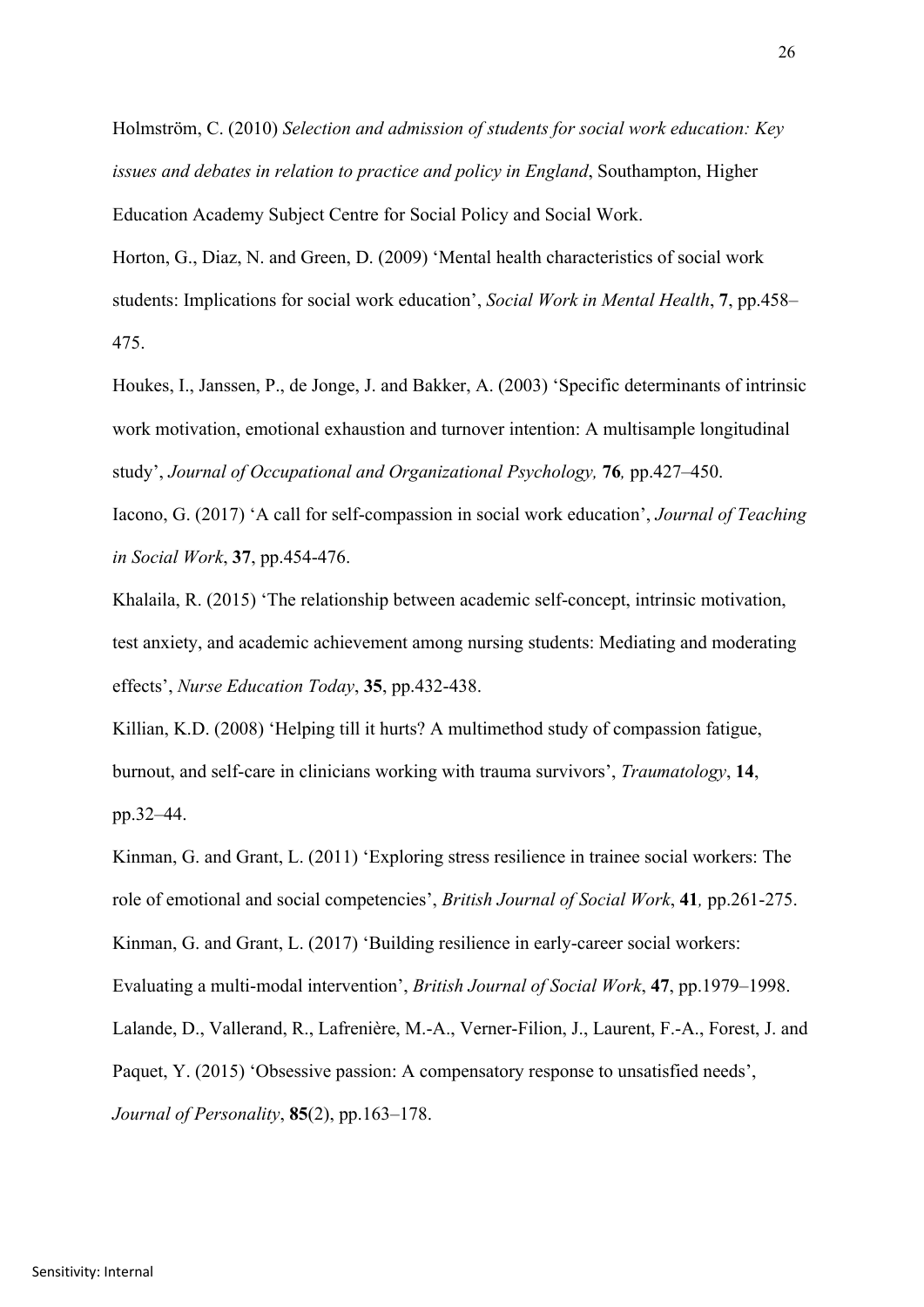Lepper, M.R., Corpus, J.H. and Iyengar, S.S. (2005) 'Intrinsic and extrinsic motivational orientations in the classroom: Age differences and academic correlates', *Journal of Educational Psychology*, **97**, pp.184-196.

Leon, M., Halbesleben, J. and Paustian-Underdahl, S. (2015) 'A dialectical perspective on burnout and engagement', *Burnout Research*, **2**, pp.87-96.

Locke, E. and Latham, G. (2004) 'What should we do about motivation theory? Six recommendations for the twenty-first century', *Academy of Management Review*, **29**, pp.388- 403.

Lovibond, S. and Lovibond, P. (1995). *Manual for the depression anxiety stress scales* (2nd ed.), Sydney, Psychology Foundation.

Masten, A.S. (1994) 'Resilience in individual development: Successful adaptation despite risk and adversity', in Wang, M. and Gordon, E. (eds), *Risk and Resilience in Inner City America*, Hillsdale, Erlbaum.

McAllister, M. and Lowe, J. (2011). *The resilient nurse: Empowering your practice*, New York, Springer.

McCusker, P. and Jackson, J. (2016) 'Social work and mental distress: Articulating the connection', *British Journal of Social Work*, **46**, pp.1654–1670.

McFadden, P. (2015) *Measuring burnout among UK social workers: A Community Care study*, London, Community Care.

Mills, J., Wand, T. and Fraser, J. (2015) 'On self-compassion and self-care in nursing: Selfish or essential for compassionate care? *International Journal of Nursing Studies'*, **52**, pp.791- 793.

Montero-Marin, J., Zubiaga, F., Cereceda, M., Piva Demarzo, M.M, Trenc, P. and Garcia-Campayo, J. (2016) 'Burnout subtypes and absence of self-compassion in primary healthcare professionals: A cross-sectional study', *PLoS ONE*, **11**(6).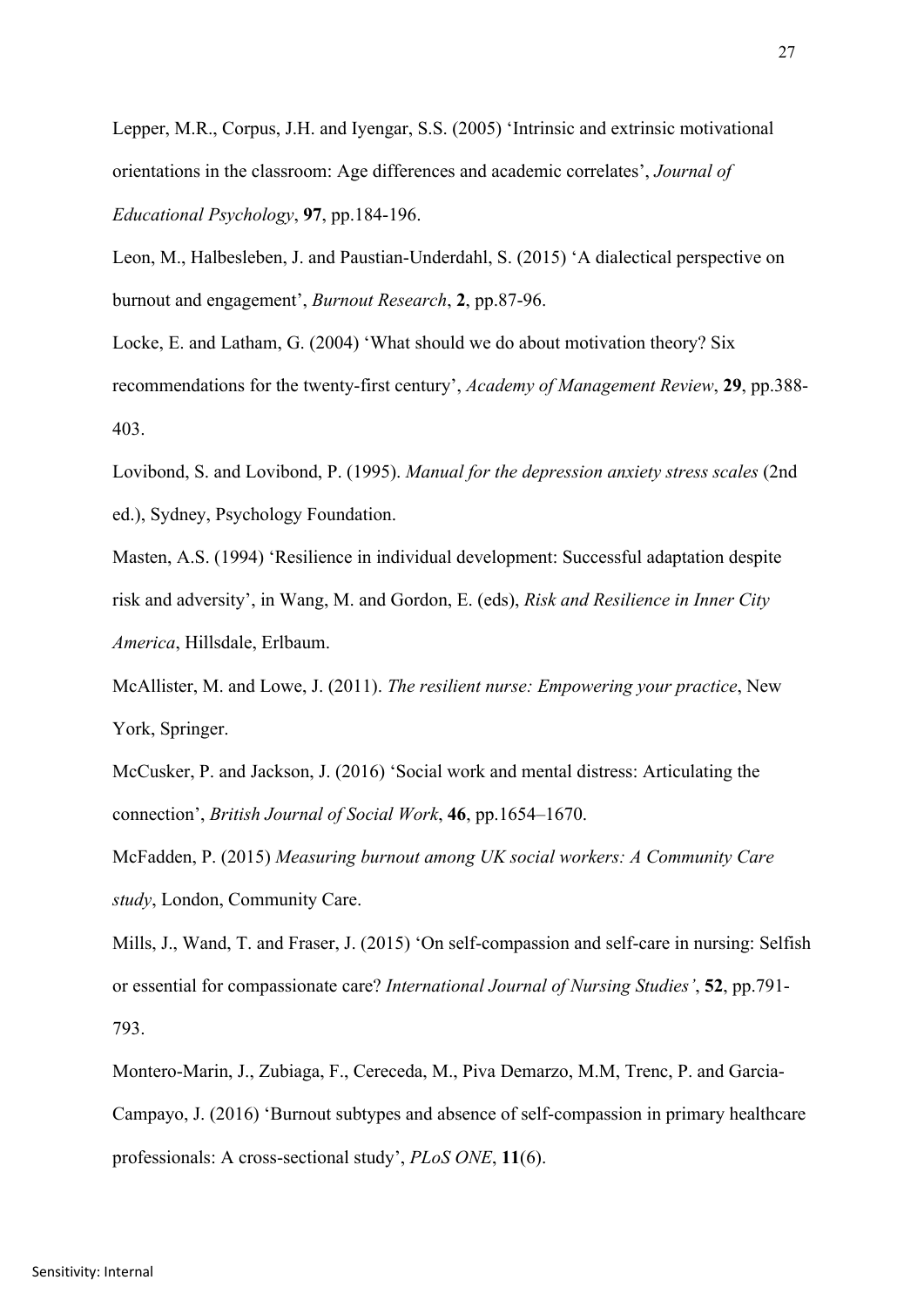Muris, P., Meesters, C., Pierik, A. and de Kock, B. (2016) 'Good for the self: Selfcompassion and other self-related constructs in relation to symptoms of anxiety and depression in non-clinical youths', *Journal of Child and Family Studies*, **25**, pp.607–617. Neden, J., Cleak, H. and Thomson, S. (2019) 'Towards agility: Scaffolding anticipative education in social work', *British Journal of Social Work*, doi: 10.1093/bjsw/bcz080 Neff, K.D. and Pommier, E. (2012) 'The relationship between self-compassion and otherfocused concern among college undergraduates, community adults, and practicing meditators', *Self and Identity*, **12**, pp.160-176.

Newman, F., Wehlage, G. and Lamborn, S. (1992) 'The significance and sources of student engagement', in Newman, F. (ed), *Student Engagement and Achievement in American Secondary School*s, New York, Teachers College.

Pandey, S. and Elliott, W. (2010) 'Suppressor variables in social work research: Ways to identify in multiple regression models', *Journal of the Society for Social Work and Research*, **1**(1), pp.28–40.

Piña López, J. (2015) 'A critical analysis of the concept of resilience in psychology', *Annals of Psychology*, **31**(3), pp.751-758.

Poh-Keong, P., Chee Sern, L., Ming, F. and Che, I. (2015) *The relationship between mental health and academic achievement among university students–A literature review*. Paper presented at the Second International Conference on Global Trends in Academic Research, Bandung.

Pooley, J.A. and Cohen, L. (2010) 'Resilience: A definition in context', *Australian Community Psychologist*, **22**, pp.30-37.

Preacher, K. and Hayes, A. (2008) 'Asymptotic and resampling strategies for assessing and comparing indirect effects in multiple mediator models', *Behavior Research Methods*, **40**, pp.879-891.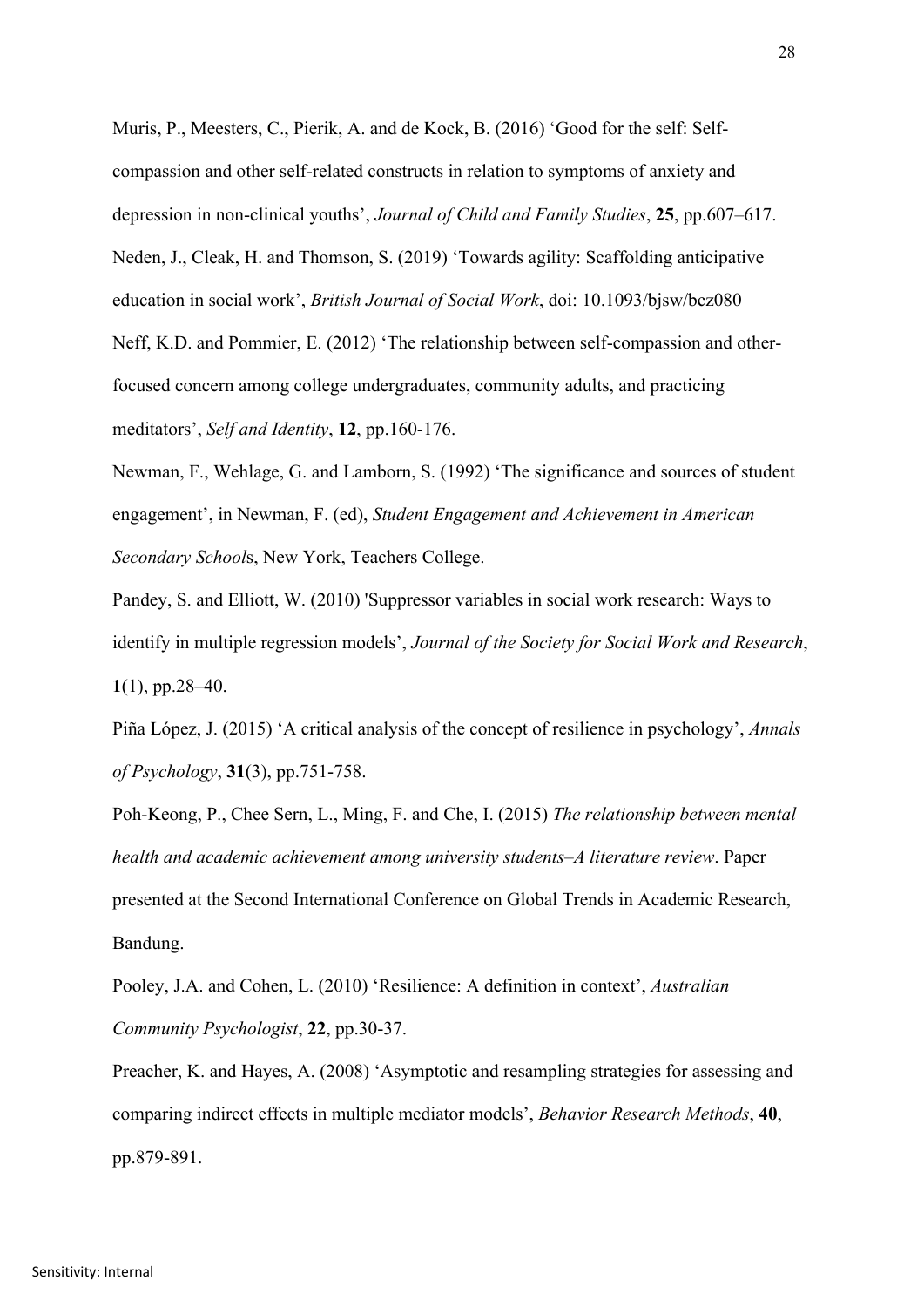Raes, F., Pommier, E., Neff, K.D. and Van Gucht, D. (2011) 'Construction and factorial validation of a short form of the Self-Compassion Scale', *Clinical Psychology & Psychotherapy*, **18**, pp.250-255.

Reza, M.H. and Bromfield, N.F. (2019) 'Poverty, vulnerability and everyday resilience: How Bangladeshi street children manage economic challenges through financial transactions on the streets', *British Journal of Social Work*, **49**, pp.1105–1123.

Rickers, S. (2012) *The lived experience of self-compassion in social workers* (Doctoral dissertation). University of Minnesota, Twin Cities, Minneapolis.

Robertson, I., Cooper, C., Sarkar, M. and Curran, T. (2015) 'Resilience training in the workplace from 2003 to 2014: A systematic review', *Journal of Occupational and Organizational Psychology*, **88**, pp.533–562.

Rogers, A., DeLay, D. and Martin, C. (2017) 'Traditional masculinity during the middle school transition: Associations with depressive symptoms and academic engagement', *Journal of Youth and Adolescence*, **46**, pp.709–724.

Schaufeli, W. and Bakker, A. (2004). *Utrecht Work Engagement Scale preliminary manual*, Utrecht, Utrecht University.

Schaufeli, W., Leiter, M. and Maslach, C. (2009) 'Burnout: 35 years of research and practice', *Career Development International*, **14**, pp.204–220.

Schaufeli, W., Salanova, M., Gonzalez-Roma, V. and Bakker, A. (2002) 'The measurement of engagement and burnout: A two sample confirmatory factor analytic approach', *Journal of Happiness Studies*, **3**, pp.71–92.

Scourfield, J., Rees, A., Shardlow, S. and Zhang, M.L. (2018) 'A profile of UK doctoral candidates in social work and social care', *British Journal of Social Work*, **48**(8), pp.2313– 2331.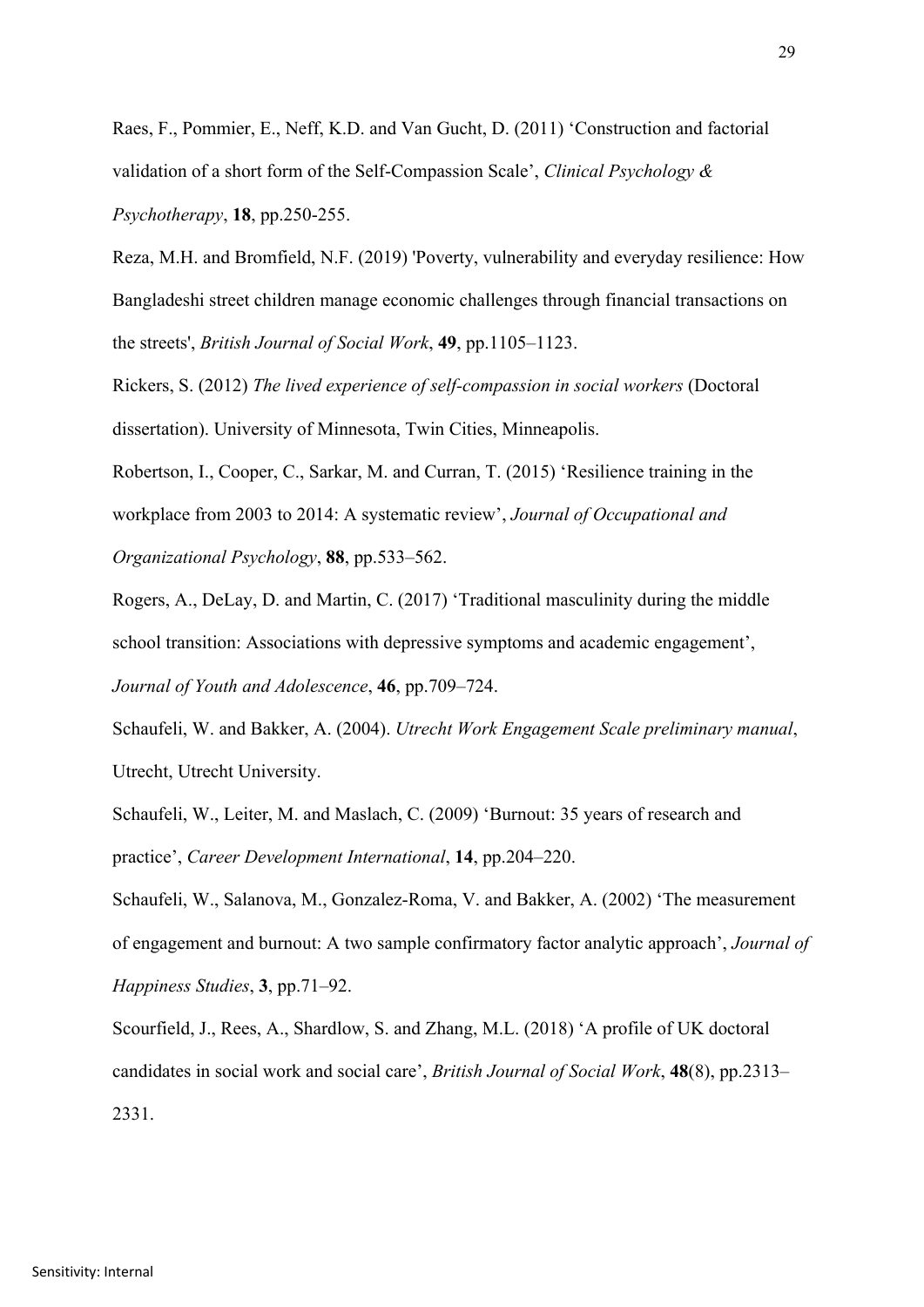Seligman, M.E.P. and Csikszentmihalyi, M. (2000) 'Positive psychology: An introduction', *American Psychologist*, **55**(1), pp.5-14.

Sheldon, K. and Elliot, A. (1998) 'Not all personal goals are personal: Comparing autonomous and controlled reasons for goals as predictors of effort and attainment', *Personality and Social Psychology Bulletin*, **24**, pp.546-557.

Skills for Care. (2016) *Social work education in England*, Leeds, Author.

Smith, B., Dalen, J., Wiggins, K., Tooley, E., Christopher, P. and Bernard, J. (2008) 'The Brief Resilience Scale: Assessing the ability to bounce back', *International Journal of Behavioral Medicine*, **15**, pp.194-200.

Social Work Task Force (2009) *Building a safe, confident future – The final report of the social work task force.* Retrieved from http://www.dcsf.gov.uk/publications.

Stanley, S. and Bhuvaneswari, G.M. (2016) 'Stress, anxiety, resilience and coping in social work students (a study from India)', *Social Work Education*, **35**, pp.78-88.

Trompetter, H., de Kleine, E. and Bohlmeijer, E. (2017) 'Why does positive mental health buffer against psychopathology? An exploratory study on self-compassion as a resilience mechanism and adaptive emotion regulation strategy', *Cognitive Therapy and Research*, **41**, pp.459–468.

Tugade, M.M. and Fredrickson, B.L. (2004) 'Resilient individuals use positive emotions to bounce back from negative emotional experiences', *Journal of Personality and Social Psychology*, **86**, pp.320–333.

Tukey, J. (1962) 'The future of data analysis', *Annals of Mathematical Statistics*, **33**(1), pp.1– 67.

Turner, M., Scott-Young, C.M., and Holdsworth, S. (2017) 'Promoting wellbeing at university: The role of resilience for students of the built environment', *Construction Management and Economics*, **35**, pp.707-718.